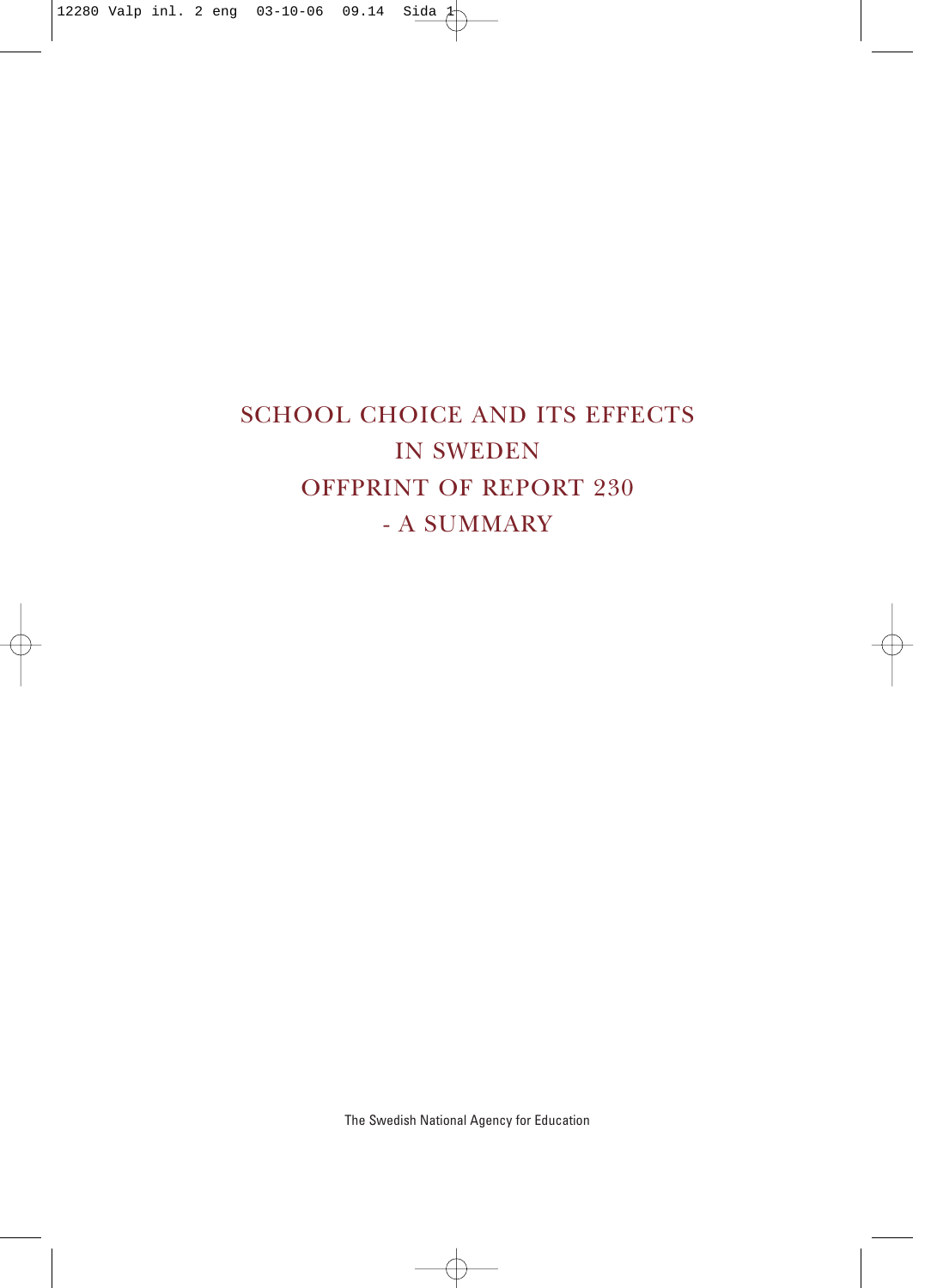Order address: Fritzes Kundservice Publikationstjänst SE-106 47 Stockholm Telephone +46 (0)8 690 95 76 Telefax +46 (0)9 690 95 50 E-mail: skolverket@fritzes.se www.skolverket.se

Order no: 03:827

Printed by: Lenanders Grafiska AB, Kalmar 2003 • 12280 ISBN 91-85009-43-1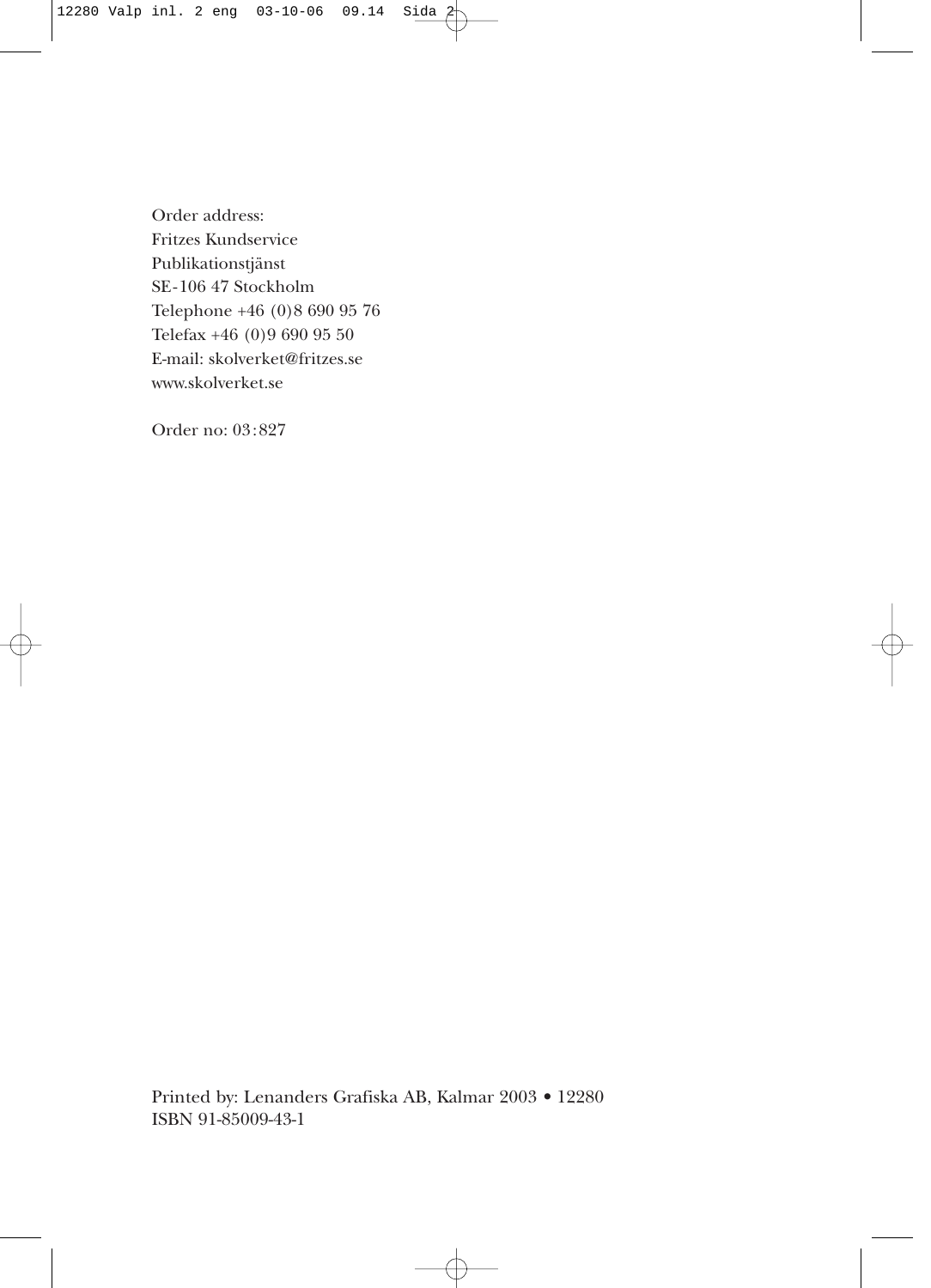# School choice and its effects in Sweden

– a summary $l$ 

1 ) In this summary references are only given for quotations. For full references, please refer to the main report.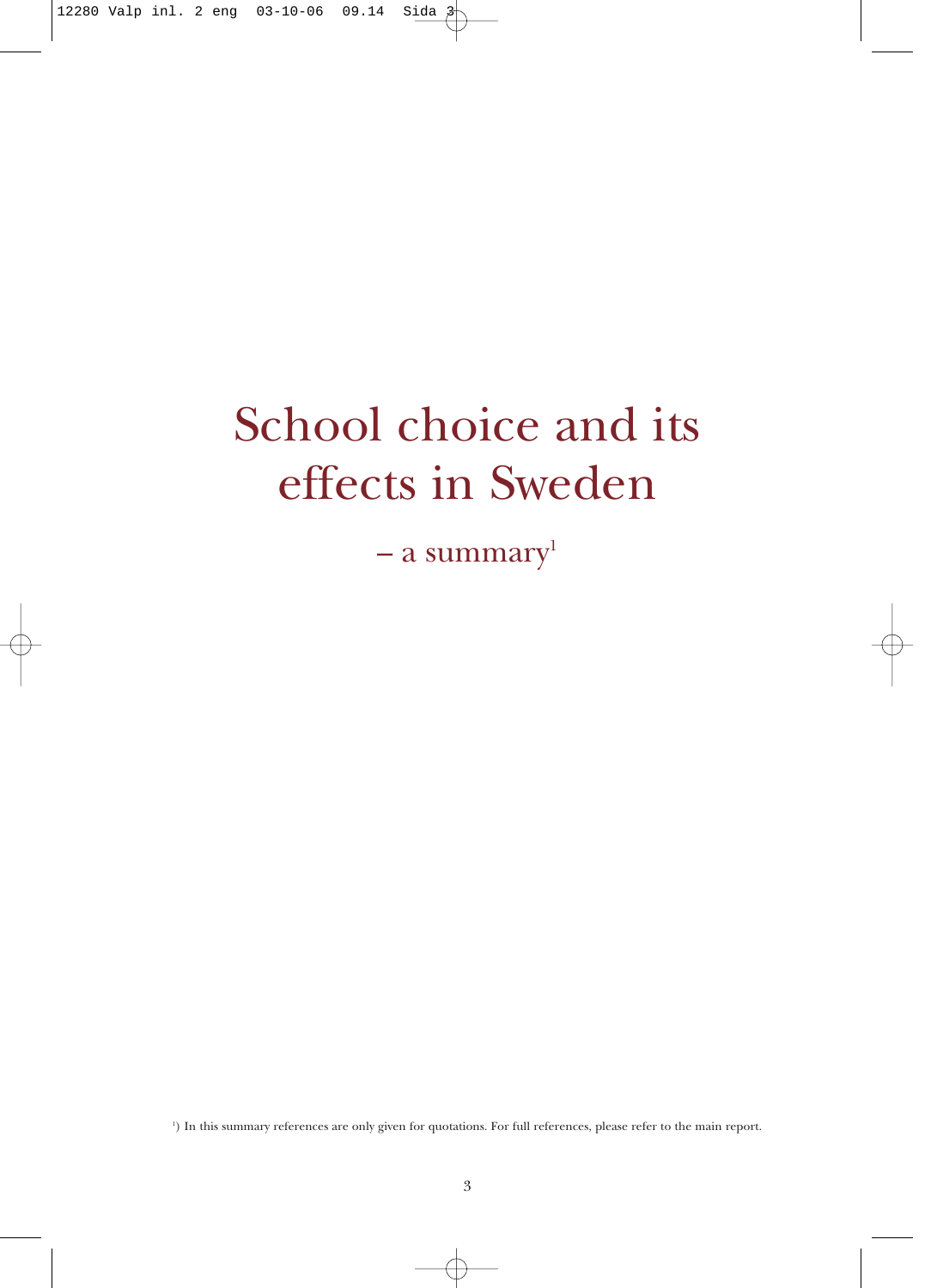### Preface

This report is the third of its kind from the National Agency for Education where the topic under evaluation is school choice. The report "Val av Skola" (Choice of School) was published in 1993 and was followed in 1996 by "Att välja skola" (Choosing a School). The three reports exhibit both similarities and differences. Some issues, for example information on choosing a school and parents' attitudes to the choice of school, occur in all of them. At the same time, each one of the three reports has its own distinctive character and in consequence the focus varies. The different reports are obviously also characterised by policy developments in the schools field.

The aim of this report is to cast light in different ways on one of the most complicated and politicised issues in the schools field. The government's view on matters of school choice over time is analysed as is what distinguishes the country's various local authorities in terms of policy on school choice issues. Parents' attitudes to school choice are also surveyed at the same time as people working in schools and local government officials are given room to express themselves on the assessment of different contributions to and the effects of school choice. Collection of data took place mainly during 2000/2001.

The target group for this study is primarily parliament and the government. Decision makers need knowledge and information in order to be able to formulate, review and ultimately make decisions in the field. Hopefully, decision makers and public officials at local level will also find the report useful. The report may also be of benefit outside the decisionmaking arena in discussions among parents and teachers and in the media. Some of the approaches to the problem as well as the study's results may also act as a starting point for further discussions in the world of research.

Staffan Lundh Sun-Joon Hwang Head of Department Project manager

sunjoon.hwang@skolverket.se Tel: +46 (0)8527331 85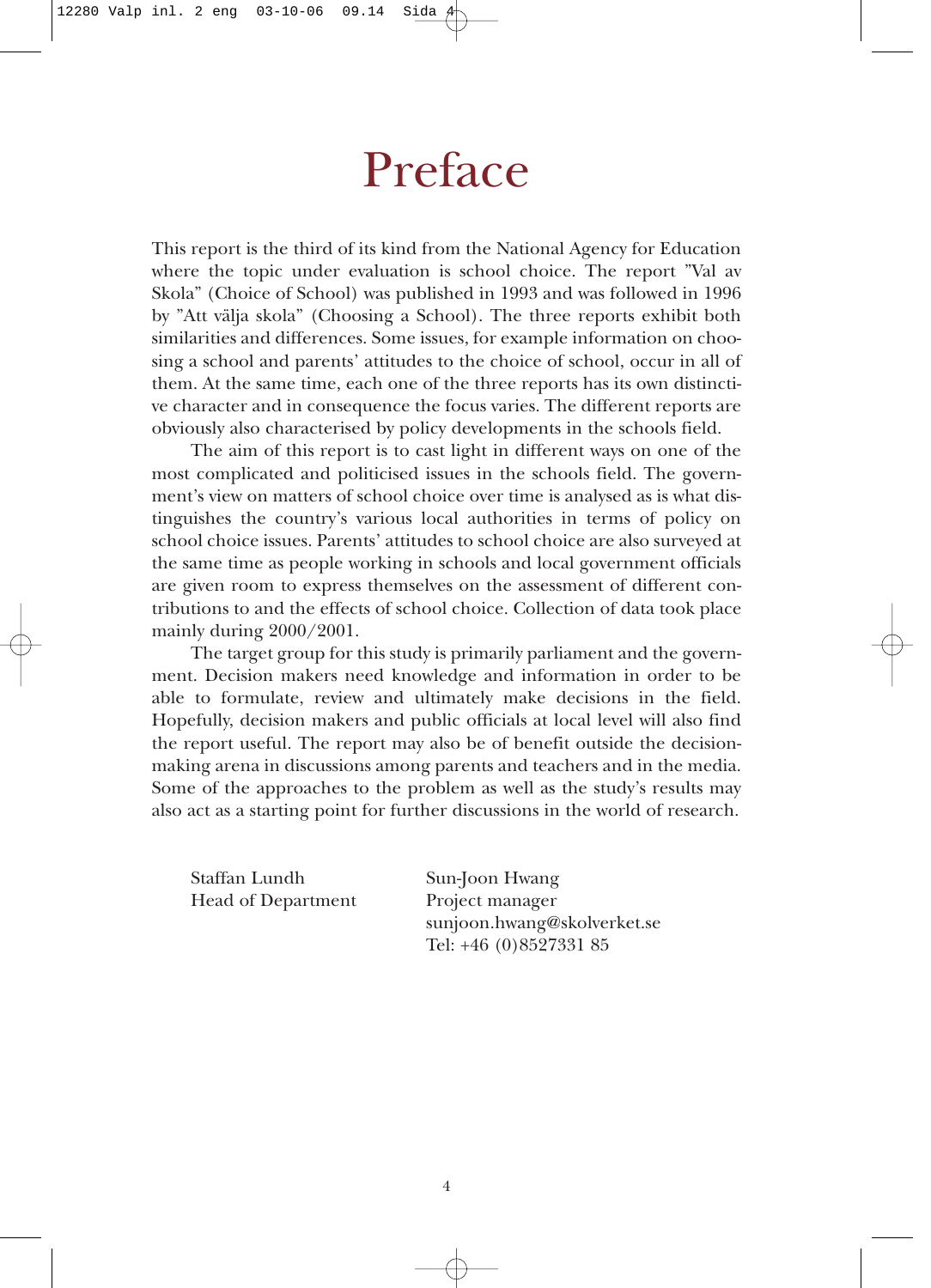## Chapter 1 Aims and methods

The overall aim of this study is to shed light on the effects of school choice (valfrihet) from an equivalence (likvärdighet) point of view. The survey deals with the significance of the central concept of school choice but also with how this choice is exploited and handled at both local authority and individual level. It covers the perceptions, attitudes and policies of parents and local authorities on school choice issues. As regards the effects of school choice, we concentrate on the development of schools, influence and segregation. The study is restricted to the nine-year school.

Three different investigative techniques have been used: an analysis of documentation, postal questionnaires and interviews. The documentation has been used to analyse a large quantity of literature and government bills dealing with school choice issues at government level.

Two surveys were carried out in order to establish the perceptions and attitudes of parents and the policies of local authorities on school choice issues.

The first was directed toward a representative sample of parents (4700), with pupils in the second, fifth or ninth year of a nine-year school in spring 2001.

The second was directed toward every local authority in the country and, in some cases, to rural and urban districts within the local authority area. In total, the survey of local authorities covers 262 authorities out of 289 and 92 rural and urban districts out of 103.

Finally, interviews were used to obtain a deeper understanding of how school choice is perceived and practised at individual, school and local authority level. Five local authorities were investigated in detail and a total of 28 schools and 195 individuals were included in the interview survey.

A discussion on school choice and equivalence and the relationship between them may take a number of different initial assumptions within the limits of the existing system as in fact determined this study.

In the first place, the assumptions may be based on political and educational theory as regards the analysis of the meaning of various central concepts and how they may be related to one another. We have in part adopted this standpoint when we have either presented various research results or carried on a problematising discussion on the possible initial implications of school choice, the development of schools, influence and segregation. School choice is reasonably regarded as a part of the concept of freedom in which it is equivalent to 'freedom to choose what I want';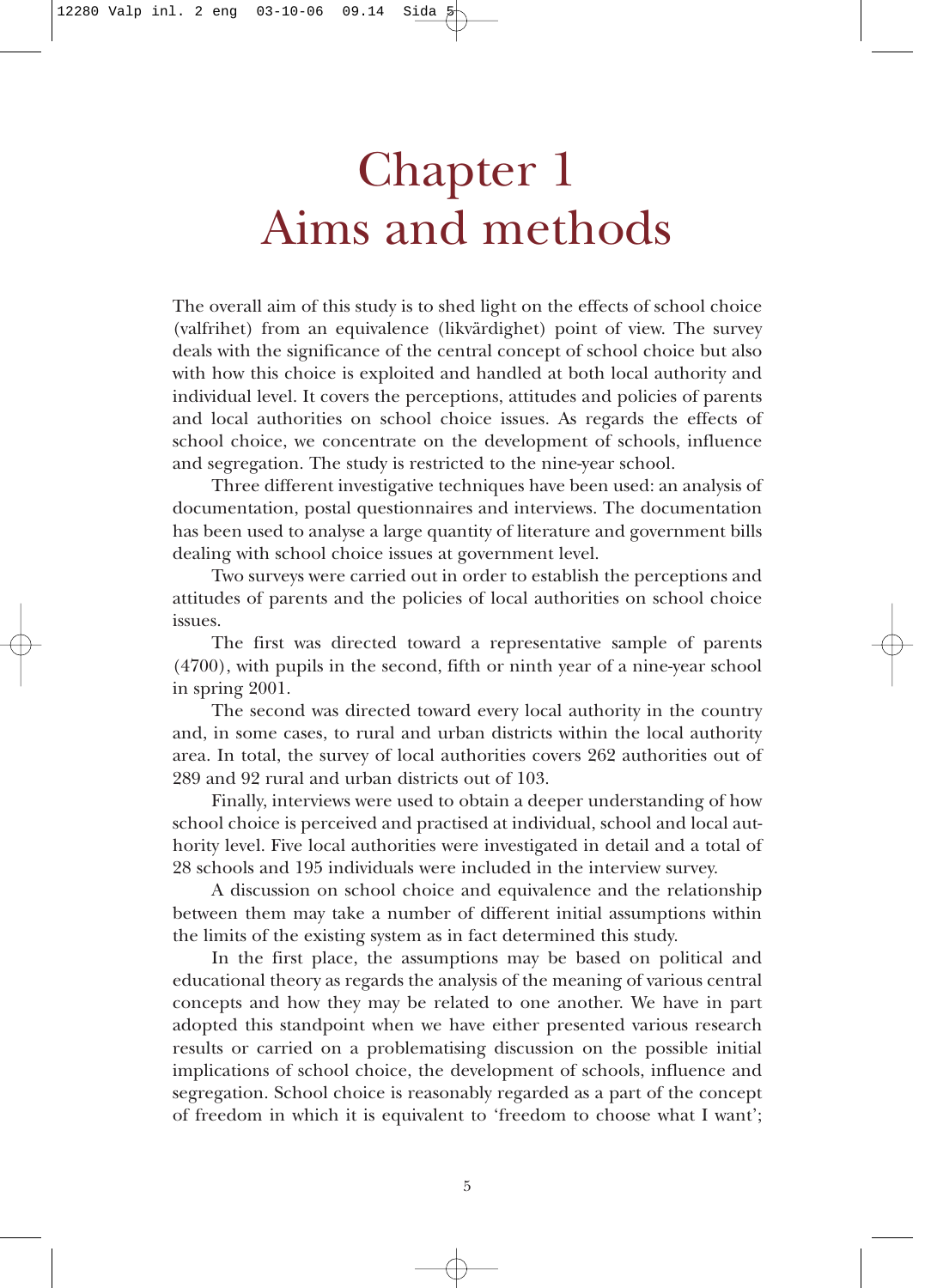influence can readily be related to different concepts of democracy and the term segregation is identified using the distinction between homogeneous and heterogeneous.

Second, the starting point may be an analysis of education policy based concepts. School choice, school development and influence have been analysed from various party political and ideological viewpoints. Views of school choice have changed but continue to be characterised by ideological differences between Social Democrats and Moderates. These have, however, diminished over time. The need for school development has been emphasised by all political parties but with different motivations. Influence has partly been perceived in different ways by Social Democrats on the one hand and Moderates on the other. The middle class side of the argument has mainly viewed school choice as a natural precondition for influence while the Social Democrats have to a greater extent emphasised the importance of developing different types of user bodies within schools.

Third, the starting point may be different concepts among parent and/or student groups on the matter of how the term is understood per se and how school choice affects different aspects of equivalence. In the present study, this starting point has been used in part when we have proceeded from how parents view the opportunity for choice within the schools field.

Fourth, the starting point may be empirical and investigative. In the survey there is data that is founded on perceptions by parents together with assessments by local authority officials and data from case studies of individual local authorities.

The organisation of this summary broadly follows that of the main report. Because school choice is one of the prime topics of the report, the study addressed this at the outset for analysis in greater detail, in particular taking as its starting point how the expression is used in the Swedish education policy debate (Chapter 2). For the greater part, this examination of the concept of school choice forms the basis for the remainder of the study. In this part there appear a number of arguments for and one argument against school choice. These arguments reappear later as possible effects of school choice. We then report (Chapter 3) the results of the comprehensive parent questionnaire, which provides, among other things, answers to the questions of who exploits school choice and what different perceptions of school choice there are within different groups of parents. There then follows the first of three parts that deal with the other effects of school choice. School development (Chapter 4) is dealt with first followed by influence (Chapter 5) and segregation (Chapter 6). School choice is then fed back into another central value of Swedish school policies - equivalence (Chapter 7). The concept of equivalence is introduced and we provide a brief discussion of the extent to which it is possible to combine the two values. By way of conclusion, there is a short summary in bullet form.

6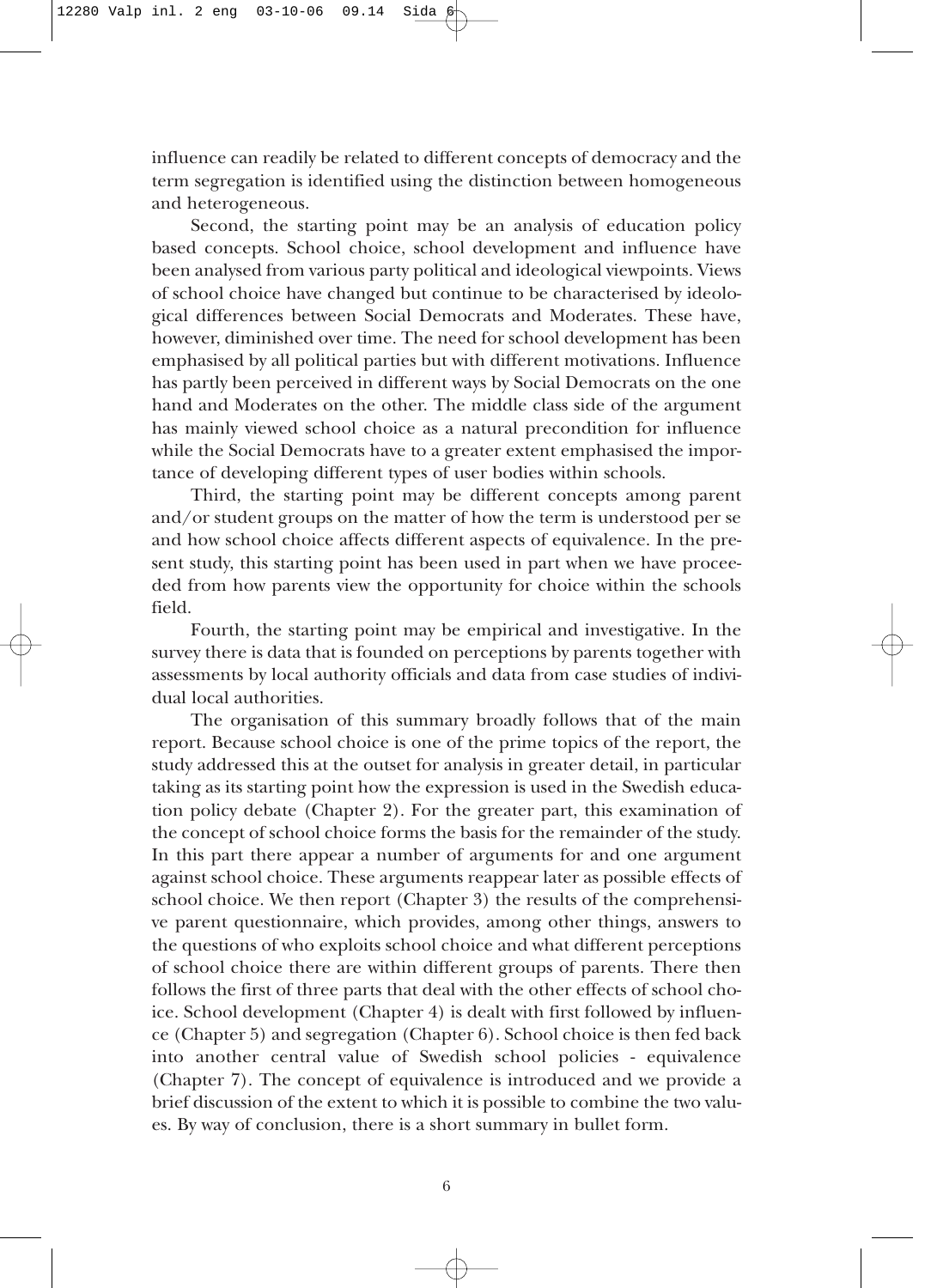# Chapter 2 The concept of school choice

Since this study proceeds from the premise that school choice (valfrihet) has been a central element of the Swedish debate on education policy and a number of central reforms of education policy in recent times have been founded on school choice, we begin this study with an analysis of the concept.

The analysis is restricted to the debate on Swedish schools policy and is initially compared with the arguments on school choice between the moderates and the social democrats over the last 20 years. Has the view of school choice change with time?

The expression school choice has been used with different meanings at different times. However, much points to school choice in the schools field having come to stay. Both the social democrats and the moderates view school choice favourably although views diverge when it comes to interpretation and application. The moderates consider it desirable that all schools be transformed to 'independent' and 'free' schools while the social democrats, on the other hand, maintain that there must be a balance between local authority and independent schools if one is to be able to talk about school choice at all.

This prominent view of school choice that primarily characterises the moderates' outlook but also has quite a high degree of relevance to the social democratic standpoints has, however, been preceded by a long struggle over the meaning of the concept.

For the social democrats' part, ideas on school choice have been incorporated in schools policy from the end of the 1980s onwards. From the outset school choice meant choice within the school, but from the beginning of the 1990s, this perception was expanded. Parents/pupils were, in addition, to be given the opportunity to choose schools within the local authority school system in the area where they lived.

When the party returned to power in 1994, the moderates' definition of school choice was, generally speaking, accepted with some exceptions. To give a couple of examples, the level of school capitation allowances was reduced and later the capitation allowance system itself was abolished. Developments in the schools field at the end of the 1990s and beginning of the 21st century created a situation in which the social democrats came to argue in a manner similar to that in which the moderates had previously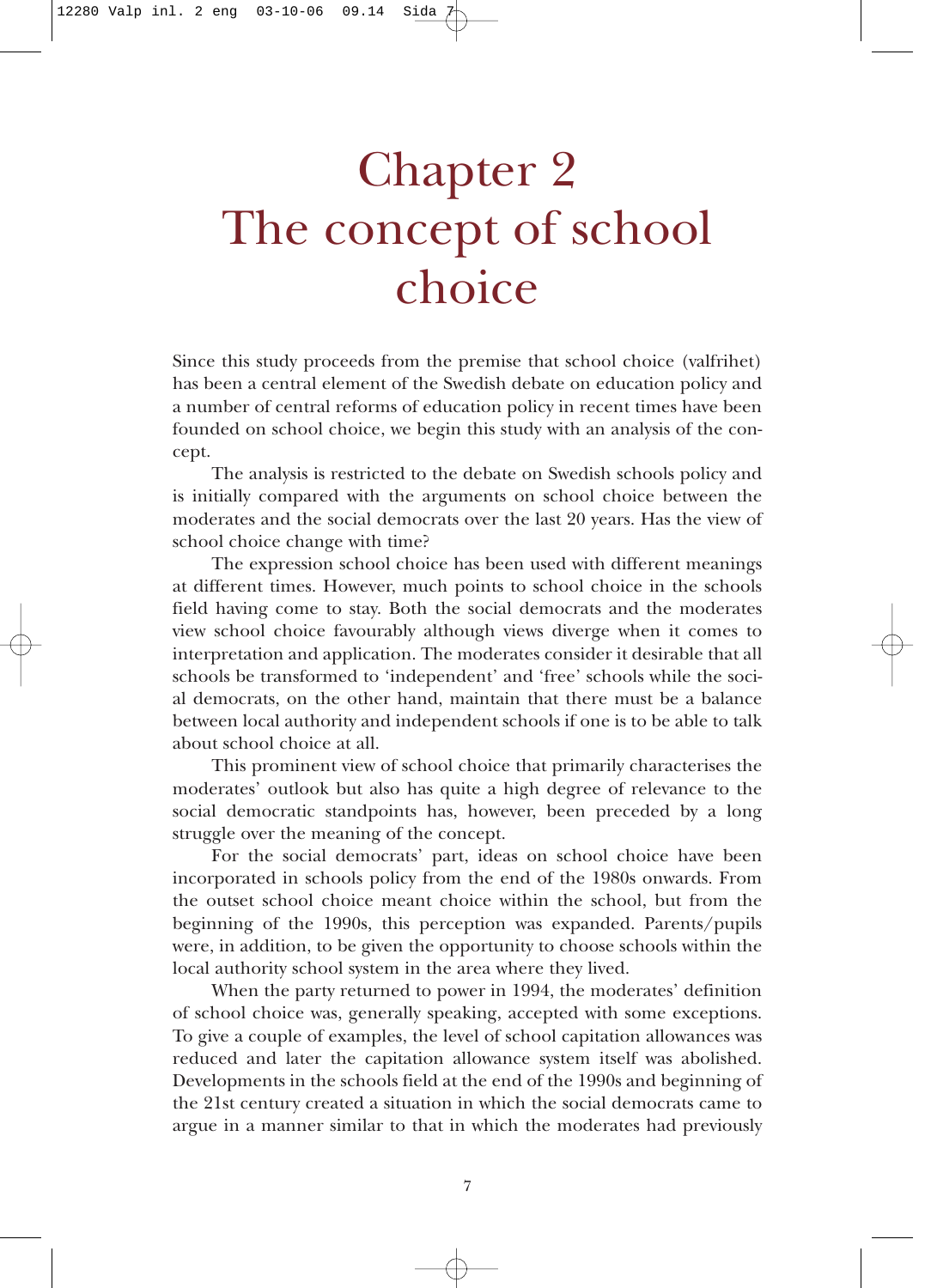done. The social democrats are now arguing for 'real' school choice and thereby opposing the development proposed by the moderates - that all schools should be transformed into independent and free schools. As far back as the beginning of the 1980s the moderates were using the expression school choice in a wide sense; choice within the school, choice between local authority and independent schools and choice within the local authority school system.

The moderates' strategy as an opposition party, i.e. before 1991, amounted to striving for the conditions necessary for school choice - legislative and financial equivalence between local authority and independent schools.

In power, the moderates introduced a school capitation allowance system that, in principle, puts the two types of school on an equal footing. At the end of the 1990s and the beginning of the 21st century, the party recommended a completely free choice of school combined with a national school capitation allowance without any neighbourhood principle.

With this idea the moderates are approaching the outer bounds of the concept of school choice while, for their part, the social democrats are striving for a balance between the two types of school while retaining the neighbourhood principle.

The arguments for and against school choice are many.

Three stand out as being particularly clear. The first is that school choice stimulates parents to increased involvement with the school at the same time as generating greater willingness among schools and local authorities to listen to the desires of pupils and parents.

The second argument is that school choice satisfies the need for diversity of educational paths, teaching methods and profiles at the same time as creating an incentive for cost effectiveness.

The first argument ultimately revolves around democracy in schools while the second falls within the area of school development.

These pro arguments, which are mainly advanced by the moderates, are met by a third (contra) argument often put forward by the social democrats, namely that increased school choice risks leading to increased ethnic and social segregation. Against this argument, the moderates in turn point out that school choice tends to have integrating effects in areas characterised in areas with significant housing segregation. It is common to all these pro and contra arguments that competition is singled out as the mechanism behind the effects.

The concept of school choice is, to a significant extent, related to another central concept in schools policy- equivalence. The social democrats' ambitions for the principle of equivalence are expressed in terms of equality at both individual and system level.

At individual level, every pupil is entitled to be covered by the principle of equal opportunity for education. When a pupil has a special need,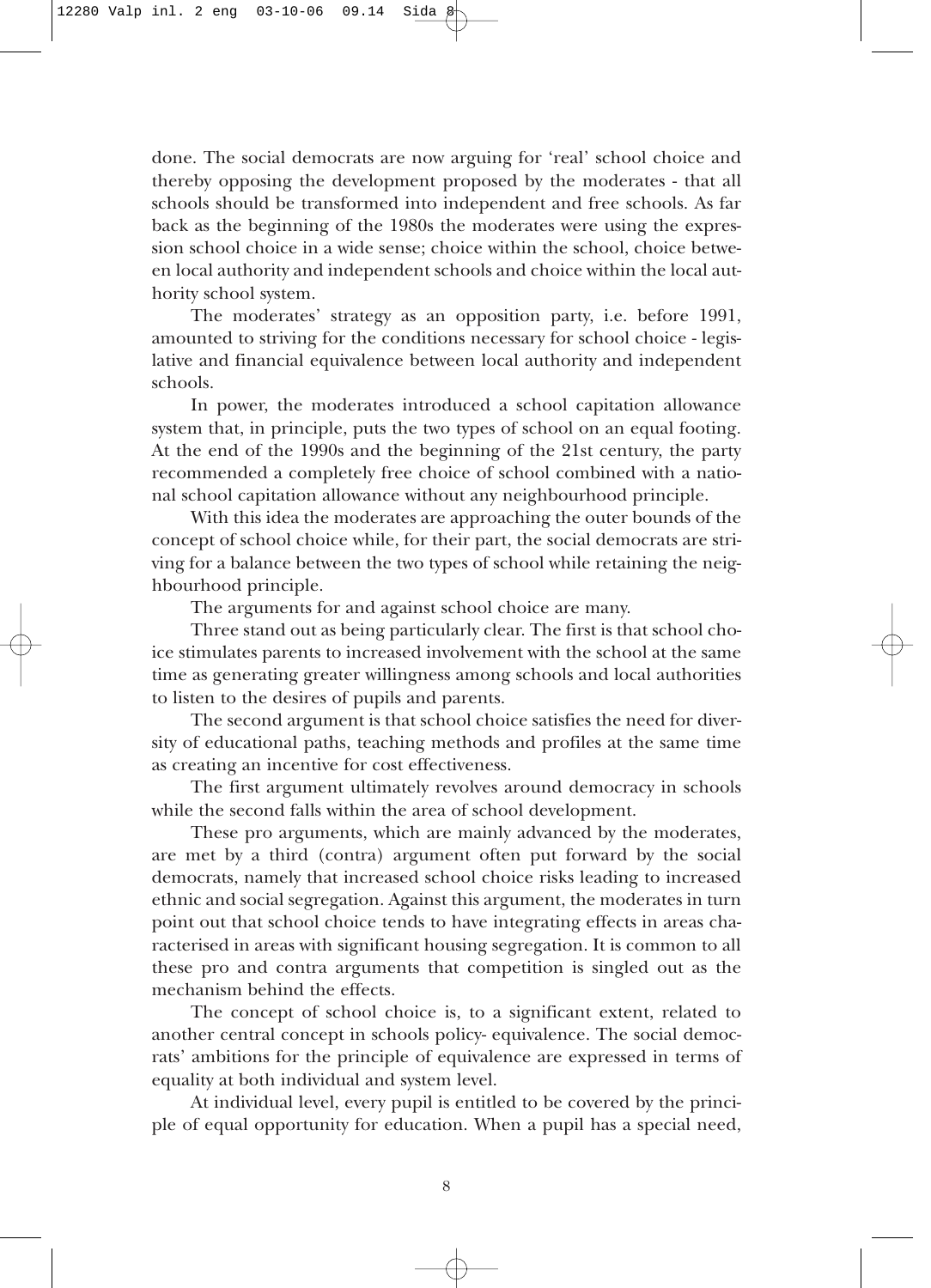society must arrange support so as to guarantee equality at least on the resource level.

On the system level, all local authorities and schools are under a duty to offer equivalent education irrespective of where in the country it is arranged. This view of equivalence limits the room for school choice, i.e. the need for school choice diminishes if all schools offer equivalent education of high quality.

The moderates emphasise a quite different aspect of the concept of equivalence, 'equal access', which - in the moderate view of things - requires that local authority and independent schools be put on an equal footing in all respects.

So far as the moderates are concerned, they adhere to the tradition of thought that refuses to take account of results, which the social democrats do not do to the same extent. On this point there are continuing differences between the moderate and social democrat views on school choice in schools policy. Moderate quarters emphasise the value of 'the opportunity of optimal development for all', which even at the conceptual level presumes inequalities, variations and differences between pupils. Hence the principle of equivalence, in the moderate conception, is not at all at odds with school choice.

Both the social democratic and moderate arguments emphasise, albeit in different ways, that school choice can be tied to equivalence, which is in itself an interesting and important observation.

We shall return at the end of the summary to the relationship between school choice and equivalence.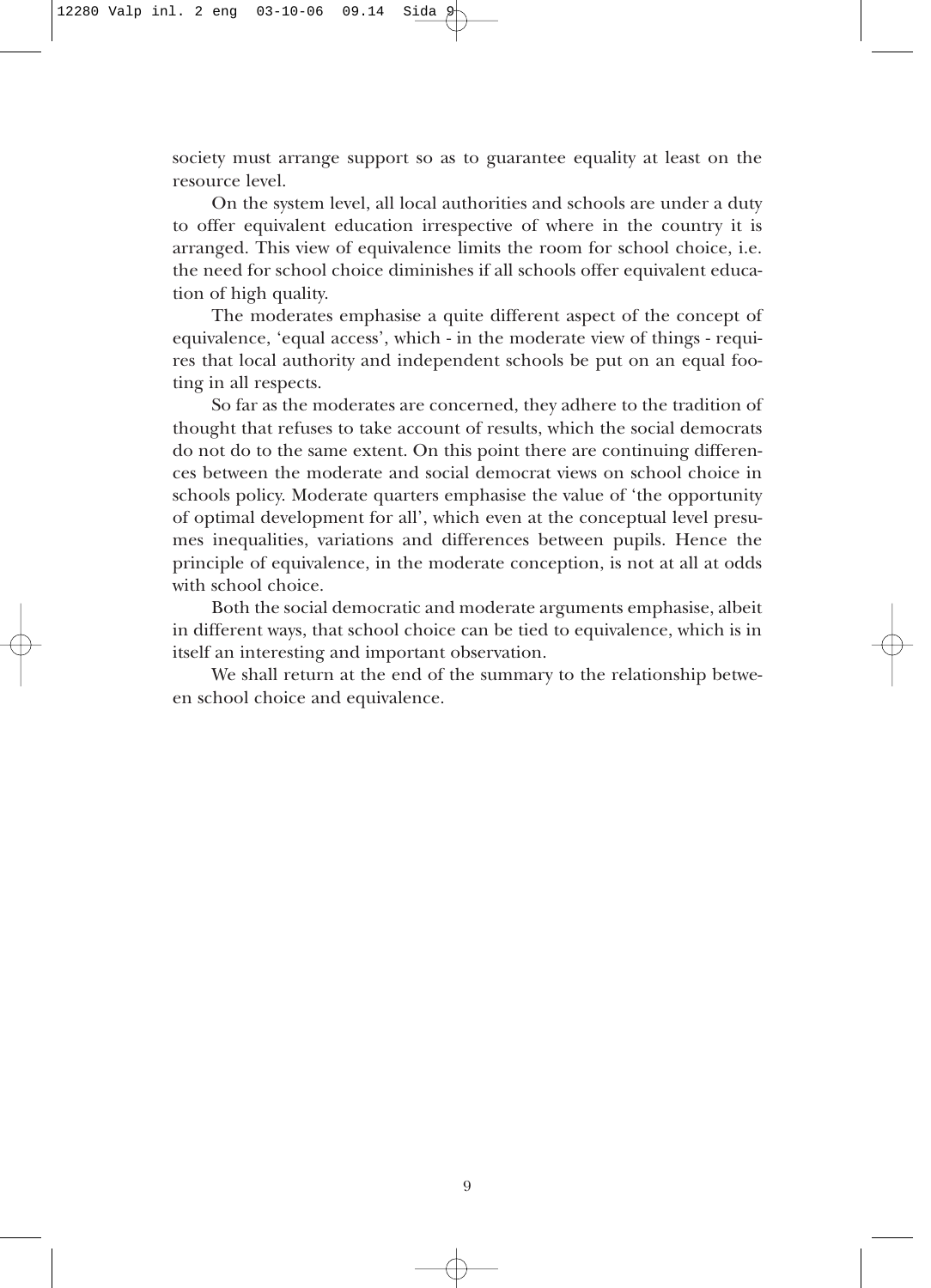## Chapter 3 Attitudes to school choice

#### 3.1. INTRODUCTION

The study aims to map out attitudes to school choice in the nine-year school. Obviously, one central group in this context is parents and a survey of them was thus carried out. This was based on a sample of 4700 parents of pupils in the second, fifth and ninth years of nine-year schools.

In addition to parents being questioned, in 2000 a local authority questionnaire was also sent to those responsible for administering nineyear schools in all local authorities.

The results of the questionnaire, which was directed to a representative sample of parents and representatives of all local authorities, are very extensive. These investigations were carried out in spring 2001 and autumn 2000 respectively. In this context, we have chosen to emphasise a number of what we consider to be central observations.

In reporting the results from the survey of parents, we differentiate between results from local authorities where there is relatively speaking great opportunity for choice and other authorities. The first group are called 'Choice Authorities' and comprise Botkyrka, Stockholm, Sodertälje, Uppsala, Helsingborg and Vasterås. These authorities were included in a study carried out by the National Agency for Education in 1996. The second group, known as 'Other Authorities' consists of authorities with large variations in terms of opportunity to choose schools. The Other Authorities group is generally speaking similar to the country as a whole in this respect.

#### 3.2. WHICH PARENTS CHOOSE SCHOOLS?

As regards the question of how school choice is exercised, our results show that 67% of parents in Choice Authorities and 34 % in Other Authorities made an active choice when they chose the school their child went to.

To a large extent, parents who chose schools in Choice Authorities had higher education while in Other Authorities it is mainly parents with nine-year education who choose.

Choice and Other Authorities notwithstanding, it is mainly highly educated parents who state that they chose an independent school. The results also show that parents actively choose in favour of rather than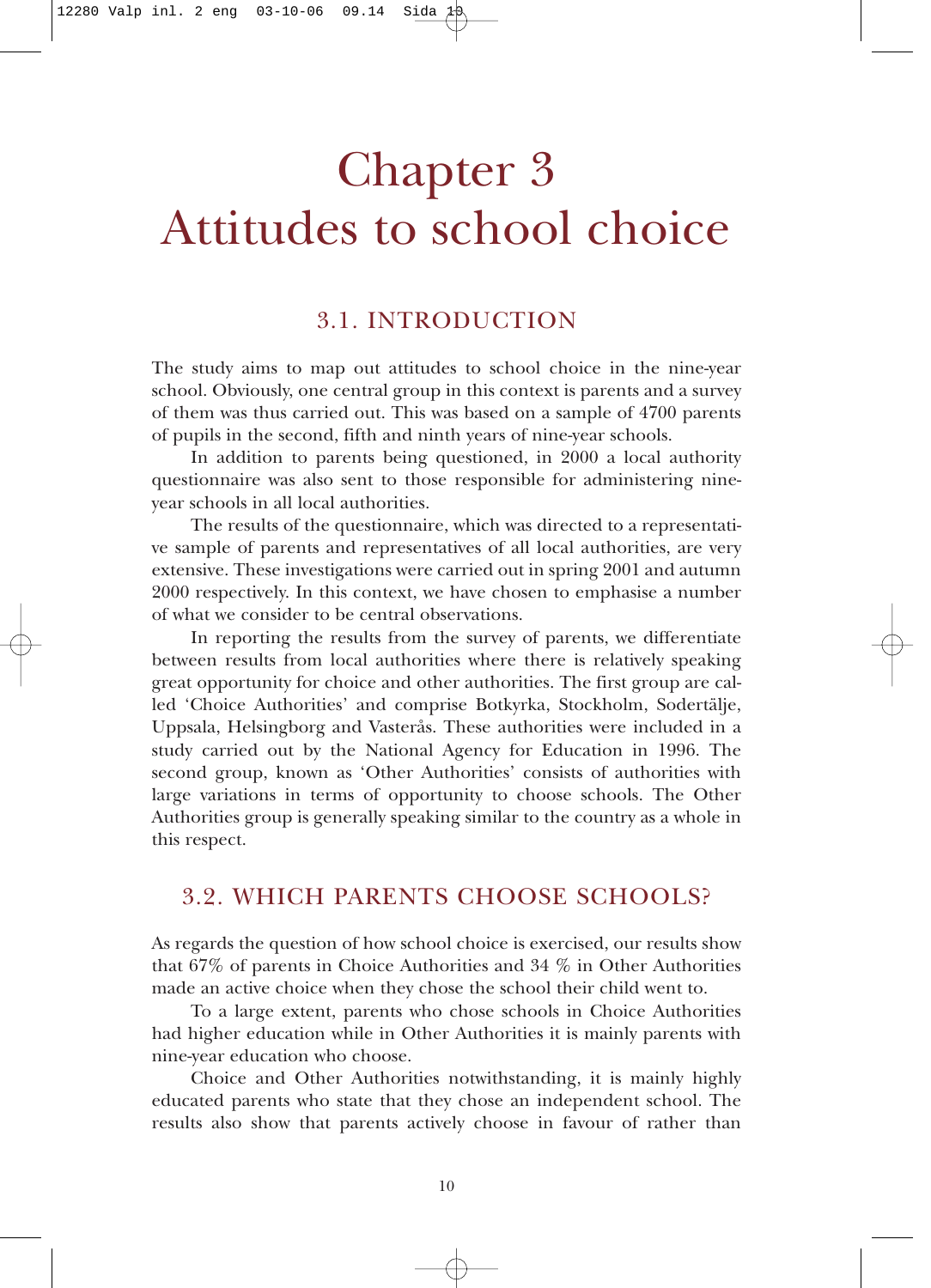against a school. Just over 80% and 70% of respectively of parents who chose a school state that they chose in favour of a school (local authority or independent).

In Other Authorities, the majority of the 25% of parents who chose the nearest school had a nine-year education while the (smaller) proportion that chose an independent or another local authority school largely had higher education.

Parents who live in agricultural and sparsely populated authorities or small Other Authorities were less likely to choose a school. In these authorities too, parents who chose an independent school for their children have a higher level of education than average.

#### 3.3. ARE PARENTS INFORMED?

Around 50 % of parents state that they have sufficient information to be able to choose the school for their child. Highly educated parents and parents who actively chose a school feel themselves relatively well informed.

The group who state that they did not receive information includes parents with no more than 'gymnasium' education (i.e. the last three years of secondary education between the ages of 16 and 19) and parents from agricultural areas are over represented.

In addition, parents who did not make a choice are more likely than those who did to state that they did not receive information. At the same time relatively many parents, especially in Other Authorities, state that they did not need information on the choice of school because there was no opportunity to choose.

A significant group of parents did not know about the existence of independent schools in their neighbourhood at all.

16 % of parents in Other Authorities and 25 % of parents in Choice Authorities do not know whether there are independent schools in the neighbourhood where they live.

### 3.4. WHAT DO PARENTS THINK ABOUT THE OPPORTUNITY FOR CHOOSING SCHOOLS?

An overwhelming majority of parents (more than 90 %) agree that parents and children should themselves get to choose what school children are to go to and just over a third consider that having more independent schools is a good thing.

More than half of parents in both Choice and Other Authorities agree with the statement that it is good for schools to compete with one another. The sub-groups that are most favourably inclined to competition between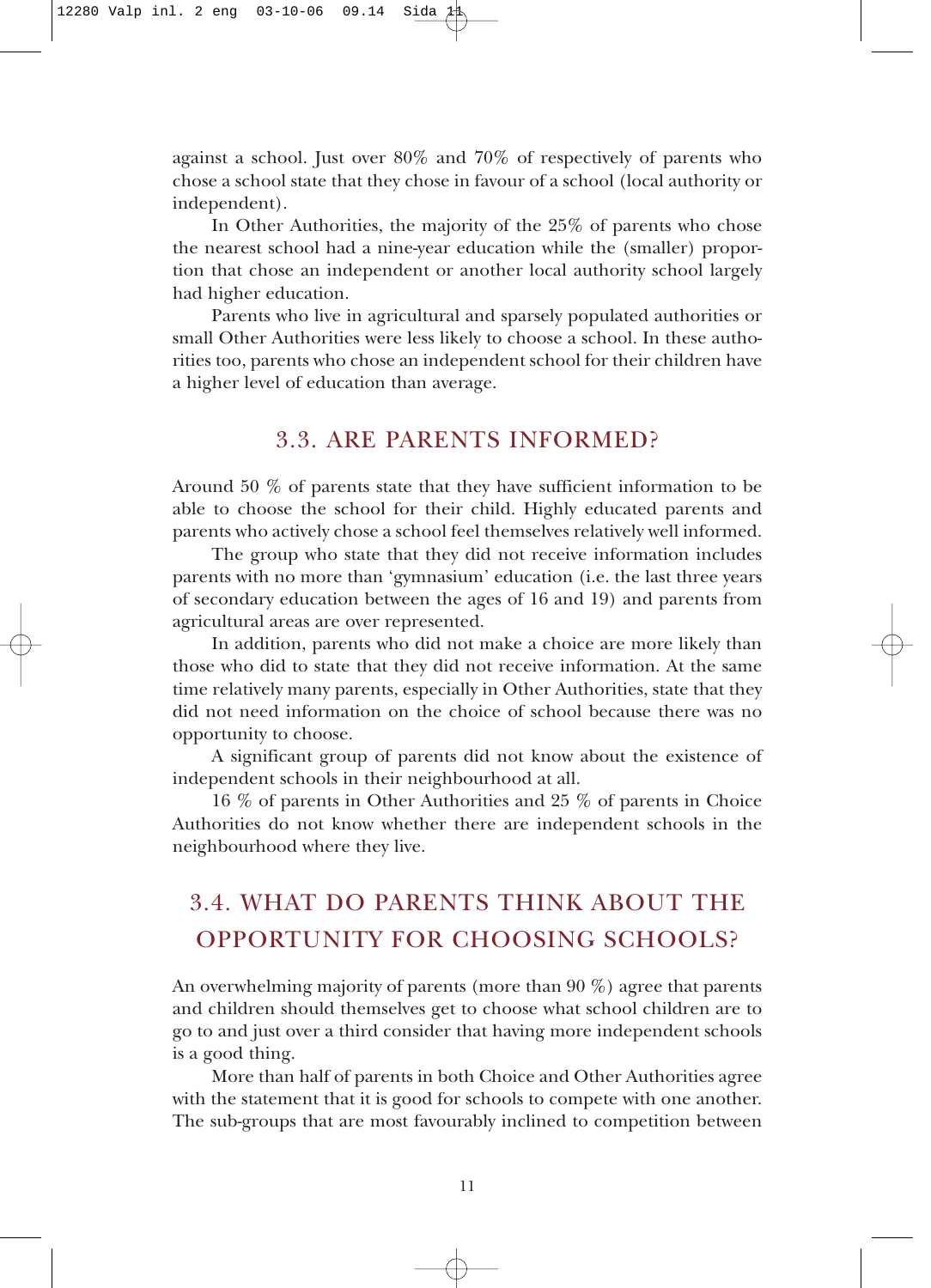schools are parents with higher education, parents from metropolitan areas and those who actively chose an independent school for their child. Within these groups, between 60 and 70 % concur with the statement, which is clearly more than other groups.

As regards the assessment of other parts and possible consequences of school choice reforms, the study shows that the undecided proportion has grown in comparison with the results from a similar measurement in 1993. This applies, for example, to the attitude to independent schools. The proportion of parents having no view on whether it is good for schools to compete and whether having independent schools is good has increased over time.

A positive attitude to certain parts of the school choice issue must be balanced against the fact that parents believe at the same time that differences in quality between different schools will increase, that schools will be forced to close and that this development will mean more elitist schools. A large proportion of parents consider that some schools will attract pupils by offering popular subjects or innovative teaching (over 70%) and that increased school choice will lead to increasing differences of quality between schools (about 60 - 70 %).

### 3.5. ARE THE PARENTS SATISFIED WITH THE SCHOOL?

Most parents are satisfied with the school their child goes to. Many parents also consider that the school their child goes to has lived up to their expectations. These favourable assessments apply in particular to those who chose independent schools. There is, however, a small proportion of parents who state that they are not satisfied with the schools. These are mainly those who did not choose a school.

### 3.6. WHAT DO PARENTS THINK IS IMPORTANT ABOUT THEIR CHILDREN'S SCHOOLS?

There are three important reasons for parents rejecting the school their child was expected to go to. First, the rejected school is perceived as being a problem school. Second, the teaching is judged to be poor and third it is stated that the school has a poor reputation.

What parents mainly consider important in the question of their child's schooling involves the internal environment - that the school is calm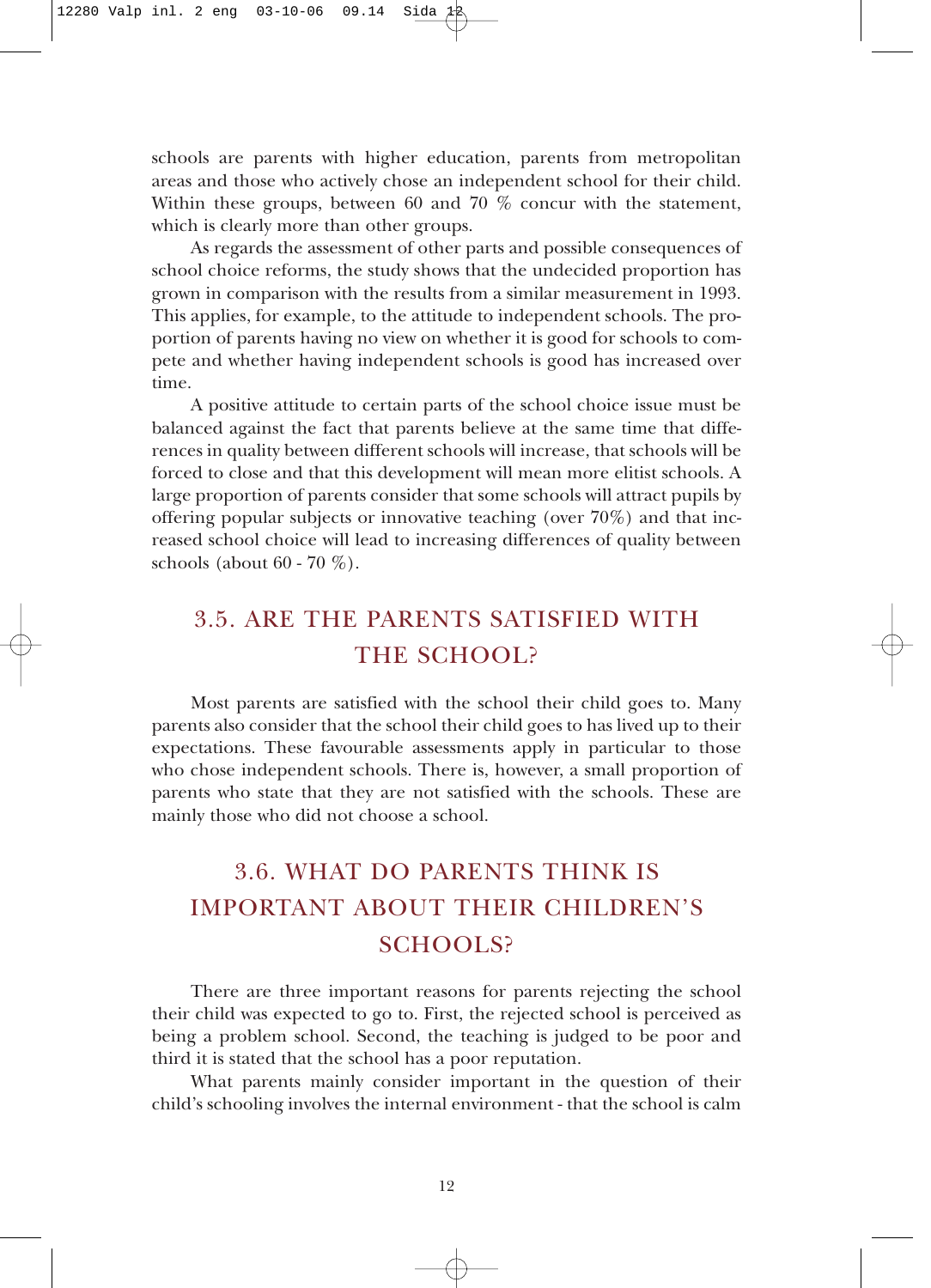and stable, that it takes good care of pupils with difficulties, has good teachers, good premises and good teaching equipment (more than 80 %).

Relatively many parents emphasise the importance of good communications/routes between school and home and that the school sets clear knowledge requirements (approx. 70% of parents).

Parents consider that it is as a whole less important that friends should go to the same school or that the school should be close to home, offer plenty of choice or be small. In previous surveys these factors have been estimated to be more significant in the choice of school.

#### 3.7. WHAT DO THE LOCAL AUTHORITIES SAY?

The information that we have received from representatives of local authorities may be summarised is that there are opportunities for parents and pupils to choose a nine-year schools but that these are limited and the conditions varied between different parts of the country. For many people there is no more than one school to choose from within a reasonable distance. Just under half of authorities state that the choice of school is not a matter that has been discussed within the authority and a clear majority of local authority representatives considered that parents showed an interest in choosing schools only to a small extent or not at all although this had increased over the last few years.

The vast majority of pupils go to the school to which they are allocated.

Under 20 % of local authorities have more than 5 % in another school and only a few have more than 10%.

As previously stated, the conditions for choice of school vary between local authorities. The opportunity to choose schools is to a large extent considered to be a metropolitan phenomenon or an opportunity for people who live and work in densely populated parts of the country.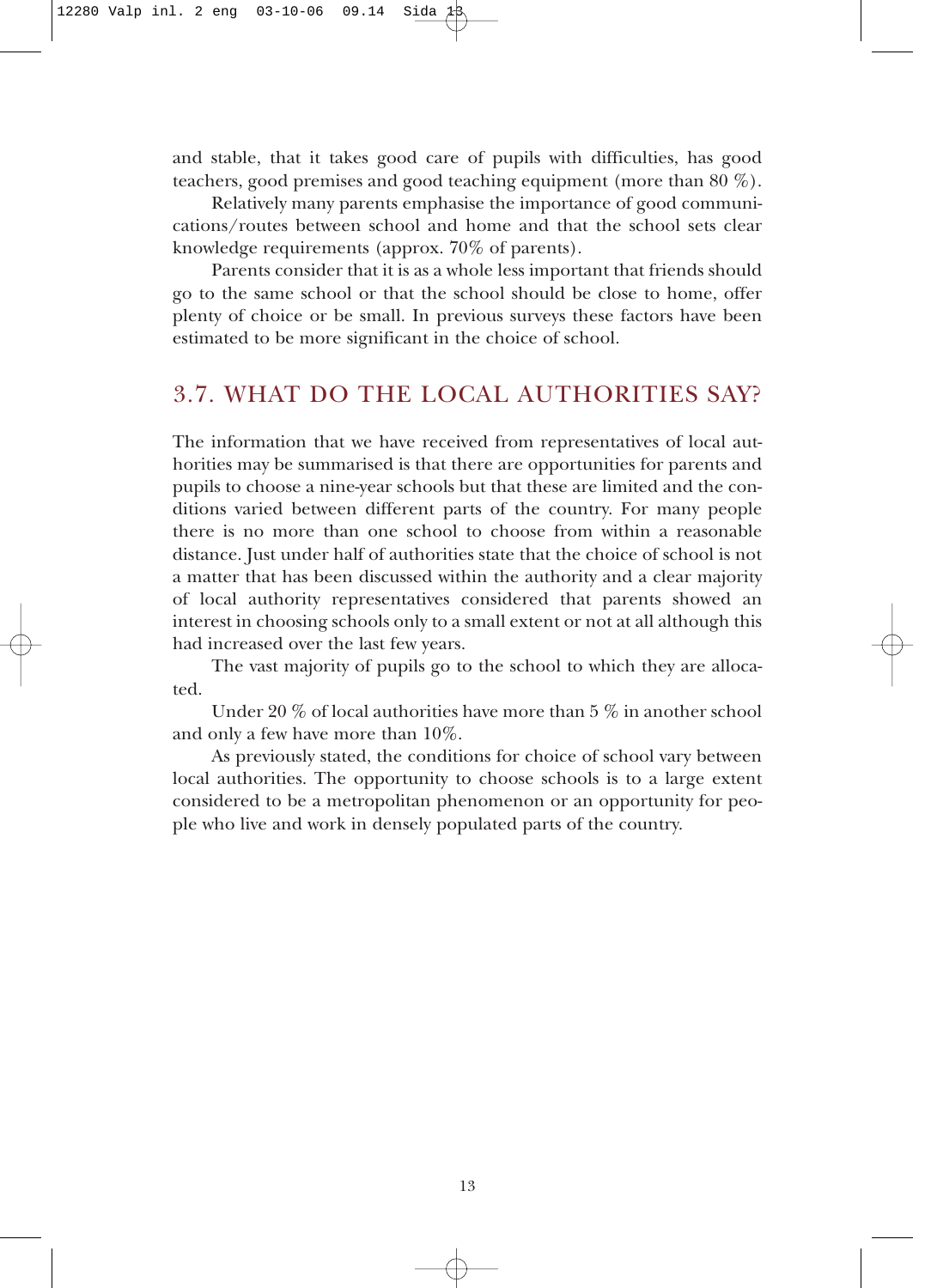# Chapter 4 School choice and school development

One argument for school choice that has been brought out as appears from Chapter (2) is that it favours the development of schools. Hence such development may be viewed as an expected effect, something that is investigated in this study. For this purpose, development of schools means their profile/orientation (profilering) and educational renewal (diversity in terms of educational paths, content, organisation and teaching solutions) and effectiveness. The results are based on the local authority questionnaires mentioned previously i.e. senior administrators had to state their position on a number of issues concerning the connection between school choice and the development of schools

The results are also based on case studies carried out in five selected local authorities.

As far as school development is concerned, somewhat more than half the authorities consider that school choice favours educational development. Hence, the perceived competition should act as a spur. The opportunity to choose a school has thus led to increased competitive thinking and is perceived to be a driving force for change particularly in local authorities where comparatively many pupils choose a school. The experience of being in a competitive situation is in some cases perceived as being positive - a stimulating challenge - but in others as negative if the school's position is difficult for other reasons .

The differences between schools and local authorities are considerable.

Competition leads, among other things, to changes that may be summarised in terms borrowed from business - the school becomes customer oriented and market aware - which fits in well with the changes reported by the National Agency for Education in 1996 (Choosing a School, National Agency for Education's report no. 109). Marketing is given as a new area of activity for school staff. Information management is developing. It is necessary for heads and teachers to be clear in a different way from before and to be able to present and explain the school's goals and way of working.

In many local authorities, the opportunity to choose a school has led to an increased requirement for educational renewal in the form of developing profiles and diversity.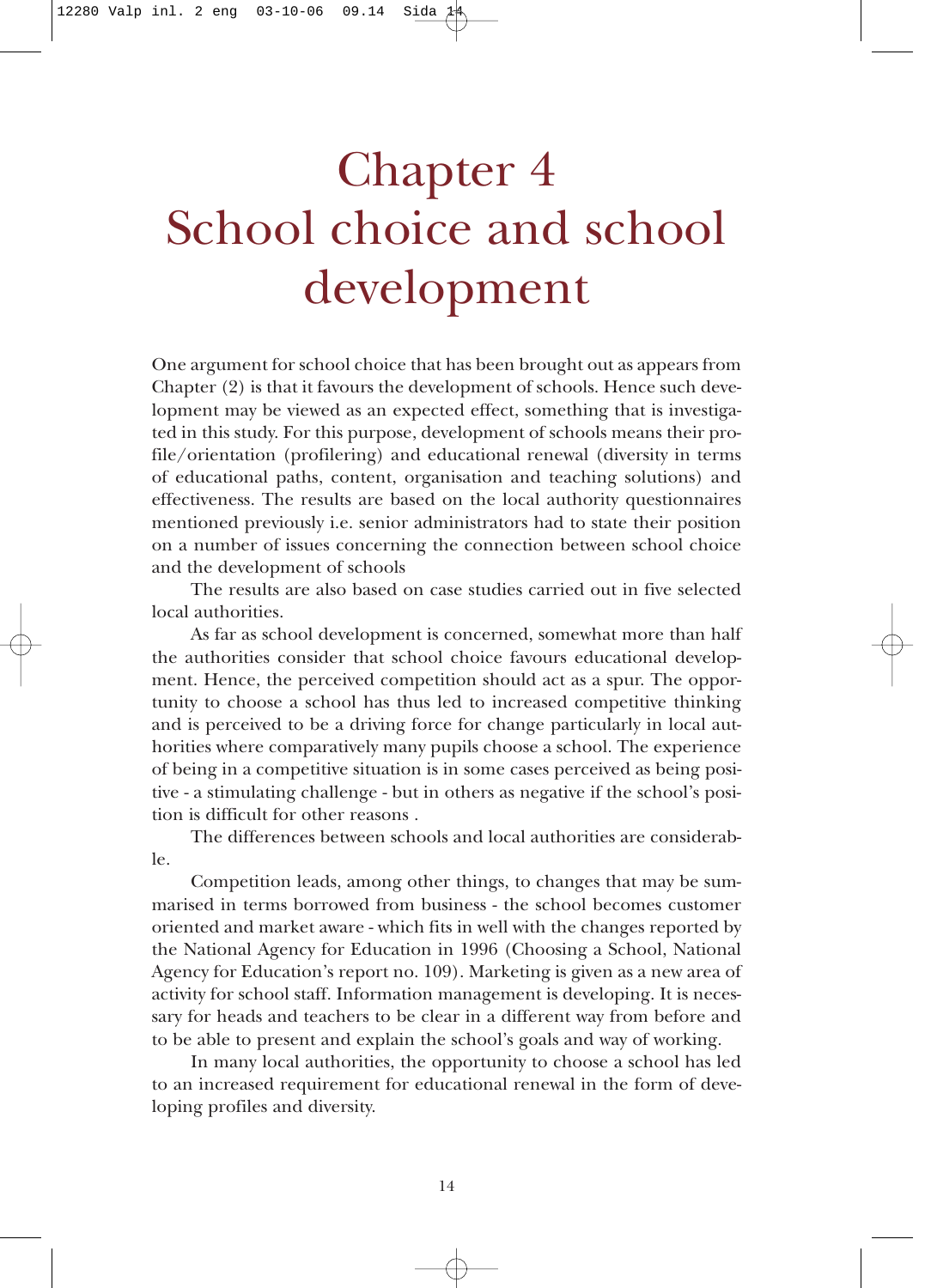Choice of schools has also meant that the conditions for development work have deteriorated in schools that may be designated as failing schools because of such things as a lack of continuity in their operation. In parallel with some schools setting themselves up as educational renewers, there are schools that lay stress on traditional forms of teaching. The case studies also contain examples of local authorities that are attempting to find new forms such as 'local authority free schools' that provide the possibility of combining increased freedom for the schools with the structure of local authority autonomy and in which the local authority continues to be the responsible organisation. Increased school choice can also open the doors to educational renewal. The local authority's attitude to and support for schools are deeply significant if schools are to have equivalent conditions for developing and to make it possible to provide the conditions for this to happen at all. However, the opportunity to choose schools varies greatly between local authorities. Because school choice is not a reality in all authorities, 'opening up' is possible only in some. In many the stimulus for the development of schools that school choice can provide is thus lacking.

The financial consequences of school choice vary between different local authorities. There is little that points to school choice resulting in a more effective use of resources. In almost half of the local authorities, the view tends to be that school choice entails increased cost. Real school choice requires overprovision, which is not cost effective. Establishing independent schools in local authorities with a growing population can contribute to resolving the need for teaching capacity in the authority while doing so in authorities with a shrinking population can have unfavourable consequences for the authority's finances.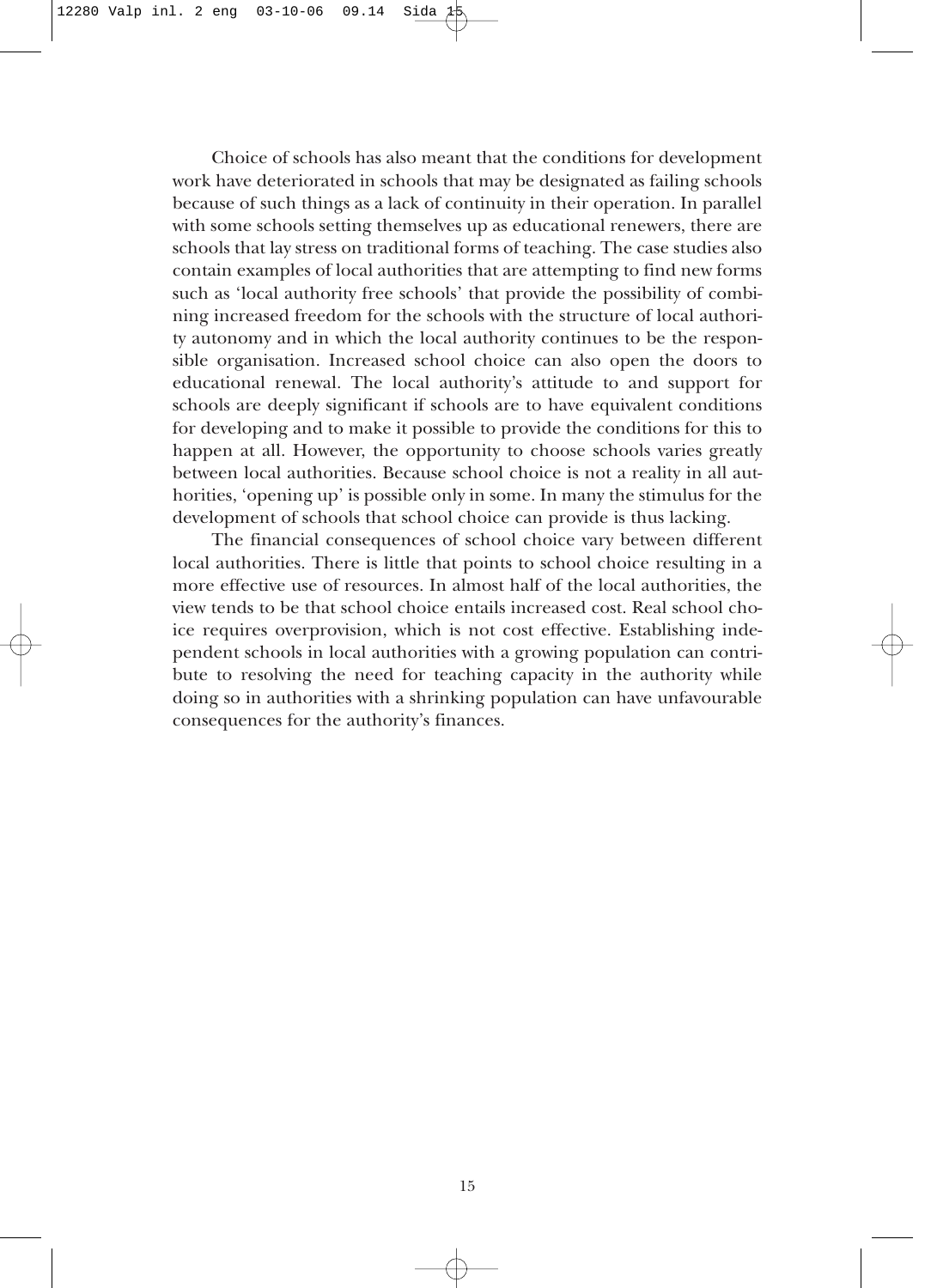# Chapter 5 School choice and influence

Another argument for school choice is that increased freedom is expected to favour influence. The term influence has a variety of meanings. In the main report we have chosen to relate influence to the democratic concept and operationalised it with the help of two sub-topics.

One is commitment on the part of parents, the other readiness by the school and local authority to listen. The results are based on the survey of parents, the survey of local authorities and the five case studies.

The majority of parents have a positive view of the importance of school choice for influence. School choice leads to more involvement on the part of parents and increased willingness by teachers and local authority officials to listen. This perception differs appreciably between different parents depending on the level of education they have, whether they themselves made a choice of school and/or where they live. Those with a high level of education living in cities who themselves made a choice of school judge the significance of school choice for commitment and willingness to listen in more positive terms than do other parents.

The local authority survey and case studies point in the same direction, albeit weakly and to a varying extent, i.e. that school choice is regarded as having a positive influence, especially on the matter of willingness to listen.

At party political level, there were in the first instance two different positions on influence. One social democratic line of argument would strengthen the influence of parents and pupils by various initiatives for enhanced consumer power while a bourgeois oriented argument that became explicit from the early 1990s onwards stressed a close and positive connection between school choice and influence.

One interpretation is that the favourable attitude of parents may be seen as one of the many different expressions of ideological change. If it is true that during the 1980s and 1990s the political debate took a new direction, sometimes described by terms like 'the resurgence of the right' and 'new liberalism' or a 'system shift in education policy', the responses of parents to our questionnaire do not appear at all sensational. In the 1970s, democracy was more often discussed in terms of participation in decision making processes and/or terms of power, but from the 1980s onwards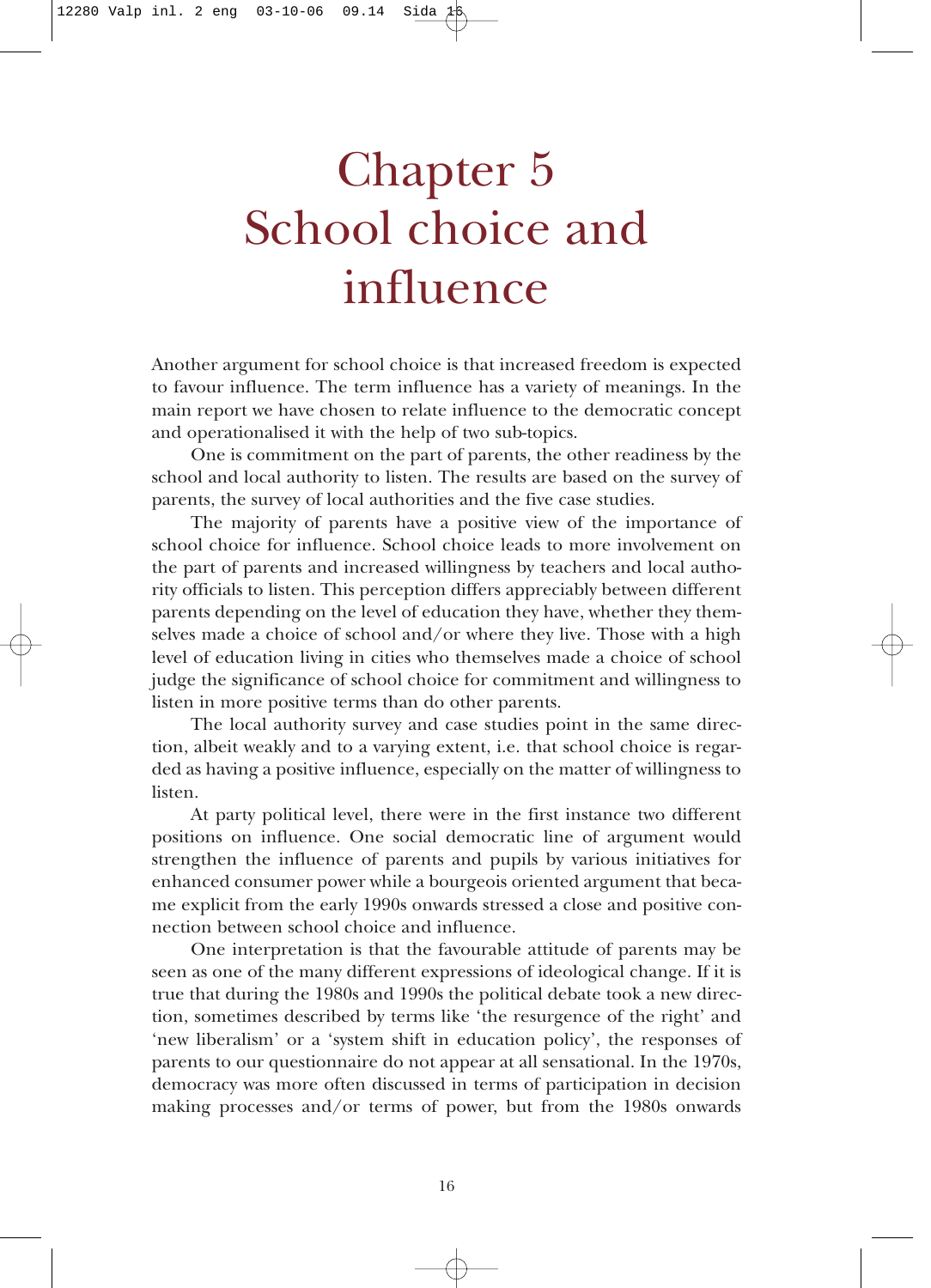more as an 'exit process', which may be interpreted as indicative of a change of attitudes having taken place.

Another interpretation is that ideas may be based on one's own experience of school choice reforms; this may apply at least to those parents who live in cities and made an active choice of school. Parents who made a choice of school believe to a greater extent than do others that school choice favours their influence. Of the factors examined, the variable 'made choice of school oneself has the greatest significance for the assessment of the positive significance of school choice for influence. Other facts and three interpretations should also be set against these interpretations.

First, there is considerable room for interpretation of terms like 'involvement' and 'willingness to listen'. On the one hand 'willingness to listen' means practical efforts on the part of the individual schools, and on the other it revolves more closely around the extent to which the school administration within the local authority listens. Obviously this uncertainty makes a convincing assessment of how the relationship between school choice and willingness to listen is perceived as difficult. The expressions 'involvement' and 'willingness to listen' may have been subsumed by the concept of school choice; those who themselves made a choice of an independent school in particular are more inclined to describe the school in terms of willingness to listen. In this respect, the school choice reforms have had political consequences mainly in two directions: first, formation of opinions is affected and, second, individual parents/pupils have had to think through their choice, which shifts the idea of education from being a public affair toward being a private concern.

Second, influence is not ranked as high as 'good teachers', 'the school looks after pupils with difficulties' or 'close to the school' but at the same time many parents give lack of time as a decisive obstacle to prioritising influence. One cannot quite simply 'influence'. Expressing sympathy for the requirement for 'good teachers' does not demand any special input while a specific requirement for more influence in fact implies a commitment on one's own part. Influence in many ways means greater complexity in comparison with other values such as 'good teachers', which generally speaking complicates interpretation.

Third, the assessments made in the local authority survey and case studies do not entirely agree with parents' ideas.

It is doubtful whether, on the basis of the case studies, we dare draw the conclusion that school choice in itself affects parental participation and involvement. The form in which the activity is carried out is probably of great significance for involvement and hence influence. If school choice reforms lead to more schools being parents' cooperatives, the conditions for participation and involvement are improved. Overall institutional changes aimed at different forms of public initiative favour involvement in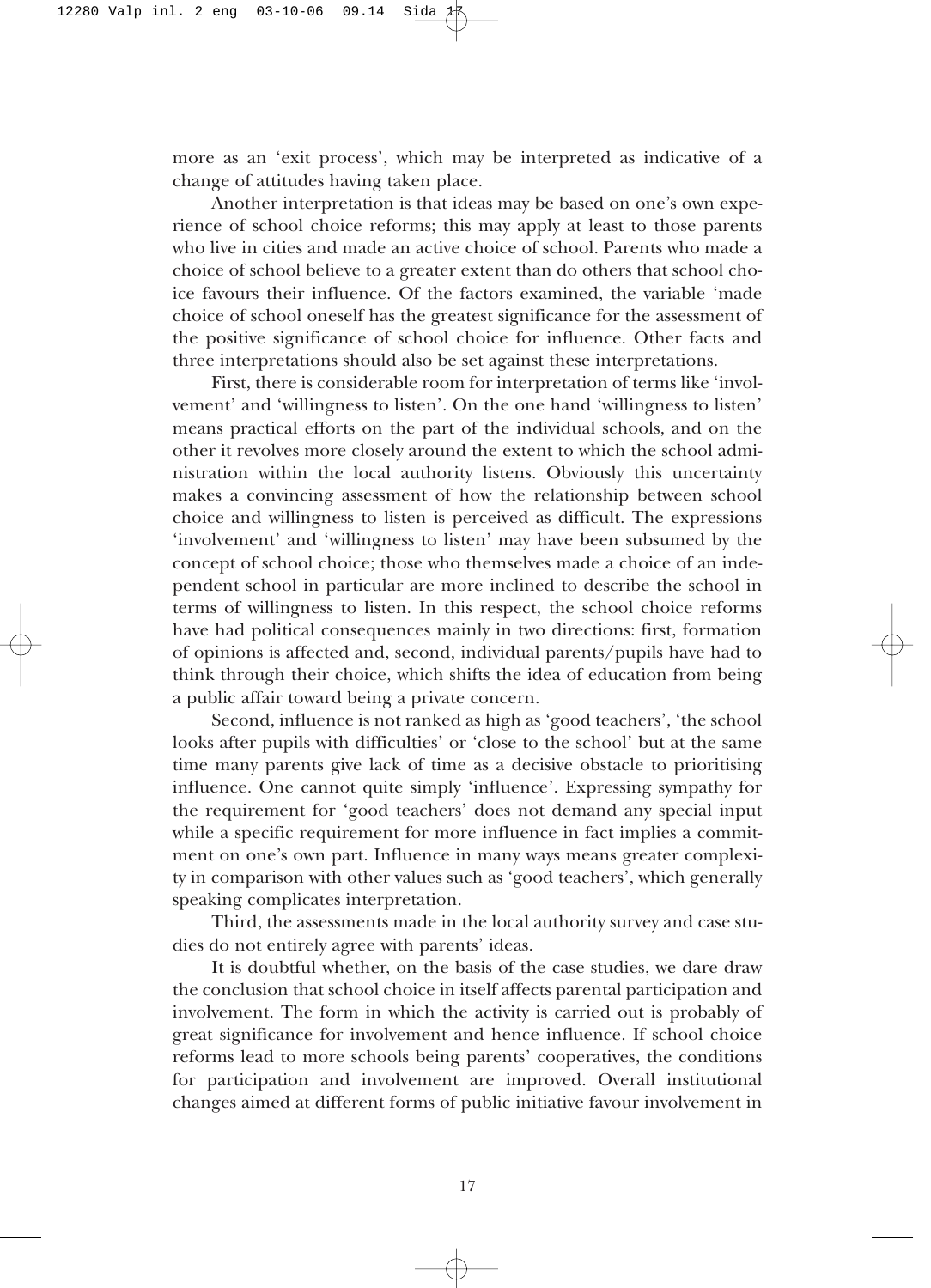schools. We cannot rule out the ability of schools and local authorities to listen as being dependent simply on school staff, administrators and politicians becoming better at recognising parents' wishes. The results point to local authorities in sparsely populated areas being described as willing to listen without any evident element of school choice. The education factor could also be an explanation, particularly where parental involvement is concerned. The view has also been expressed that school choice can also have negative effects on influence if influence is to mean more than the opportunity to 'opt into' or 'opt out of taking an active part in the school; one head was of the opinion that when parents use 'opting out' as a weapon, they become more categorical and less inclined to exercise their influence and work from within.

A review of the published literature does not reveal any strong evidence of school choice reforms as having increased the influence of parents or pupils. There are a number of good reasons for school choice whilst a number of good reasons may also be advanced against it. Launching school choice reforms primarily as a reform of influence is not uncontroversial in so far as influence is not defined as school choice, in other words adopting a markedly new liberal stance on matters of influence. If school choice and influence are considered theoretically, the different underlying values of the terms are clearly apparent. School choice is to a large extent linked to ideas of the market in an economic tradition, whereas influence has its roots in different theories of democracy and power. It is not possible for scientific reasons to go much further than to say that the terms correspond to different underlying value systems and the question of whether we must have more school choice and/or more influence must ultimately be regarded as one of values. This is also precisely the case with the basic problem encapsulated in one of the many topics in the schools field, namely the question of who is to have control over the school. Part of the political argument for school choice has also incorporated grounds for increasing parental influence or power at the expense of institutional solutions based on the idea of representative democracy. Others have argued against school choice using approximately the same argument - that in the long term school choice reforms may undermine the influence of parents.

How great the differences are in terms of actual opportunities to make a choice of school is a matter of estimation. If we assume a fundamental requirement of political equality and understand education to be one of the most important conditions for political participation, the condition of equality should to a large extent govern what is regarded as a reasonable and just basis for a choice of education. The differences between groups and regions are great and this can be developed into a problem of democracy. The dilemma is that the majority of parents with certain socio-economic characteristics do not believe that school choice favours their opportu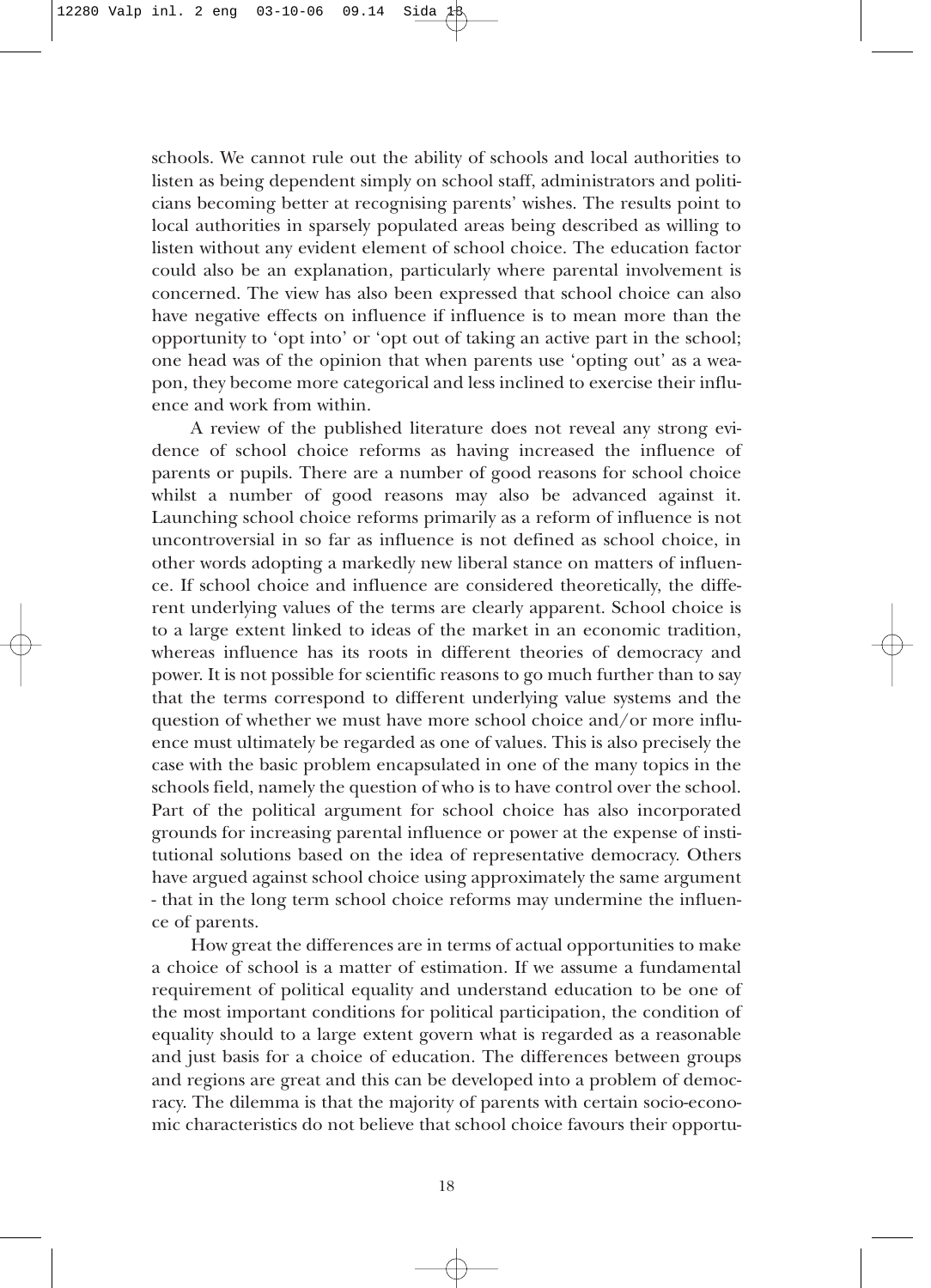nities for influence while others with other socio-economic characteristics believe that school choice in practice favours their opportunities for influence. A new form of exclusion may in the worst case be accentuated with and by an increased element of school choice. These consequences must be carefully weighed against the advantages that school choice reforms give.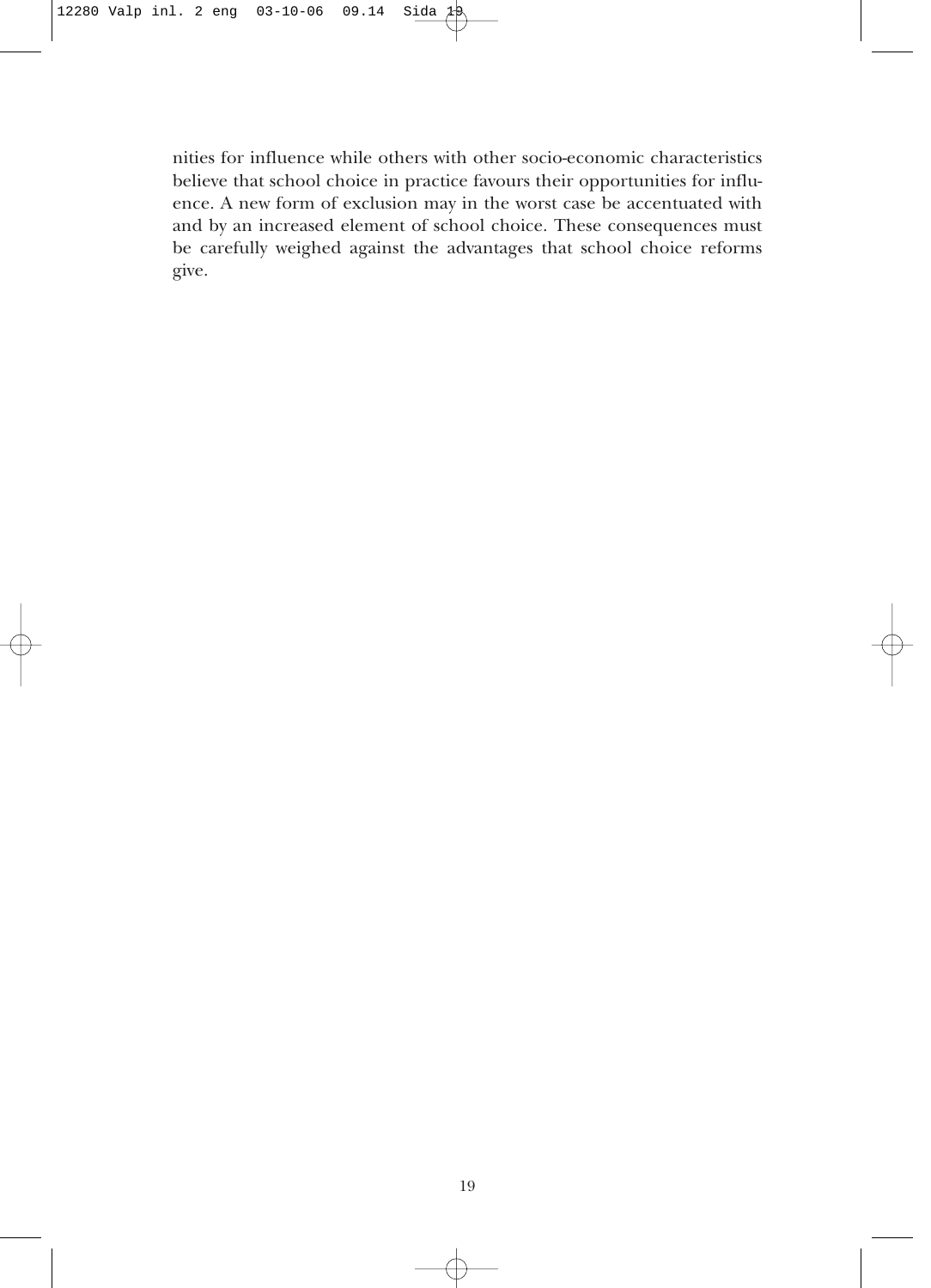# Chapter 6 School choice and segregation

The topic of segregation differs from that of school development and influence since segregation is often advanced as an argument against school choice and school choice reforms. In the school policy debate, the argument is however sometimes put forward that school choice can contribute to greater integration.

The results of various research projects into how school choice affects segregation give no unequivocal answers. The majority of studies do however point to school choice reforms reinforcing segregation while others fewer in number - show that school choice reforms can reduce segregation.

A third position adduced is that we know too little overall to be able to draw safe conclusions partly because there are a large number of local, variable contexts within every school system. Besides the questionnaires and case studies mentioned earlier, a special case study aimed solely at school choice and segregation was carried out in two authorities, Vasterås and Sollentuna.

Segregation was defined and identified using the concepts of homogeneity and heterogeneity. Where it is possible to observe a correlation, i.e. homogenisation of, for example, the ethnic origins of pupils, the level of parental education and pupils' performance, we can speak of segregation. The starting point is to look at segregation at school level since school choice provides the opportunity to choose a school. If, for example, a school gets a higher proportion of pupils with immigrant backgrounds, it means that school choice leads to segregation.

The results of this study agree with those of others; school choice reforms are exploited by the highly educated, which affects homogeneity at school level. A significant proportion of senior administrators in the country's cities, suburban local authorities and large towns consider that school choice has had segregating effects, particularly in the matter of ethnic composition.

Both case studies confirm this assessment. School choice has reinforced segregation in all three respects.

First, much points to freedom being a project primarily for the well educated sector of society. This is in itself unsurprising bearing in mind that many investigations and much research have demonstrated similar tendencies. In this sense our investigation is also a confirmation, although the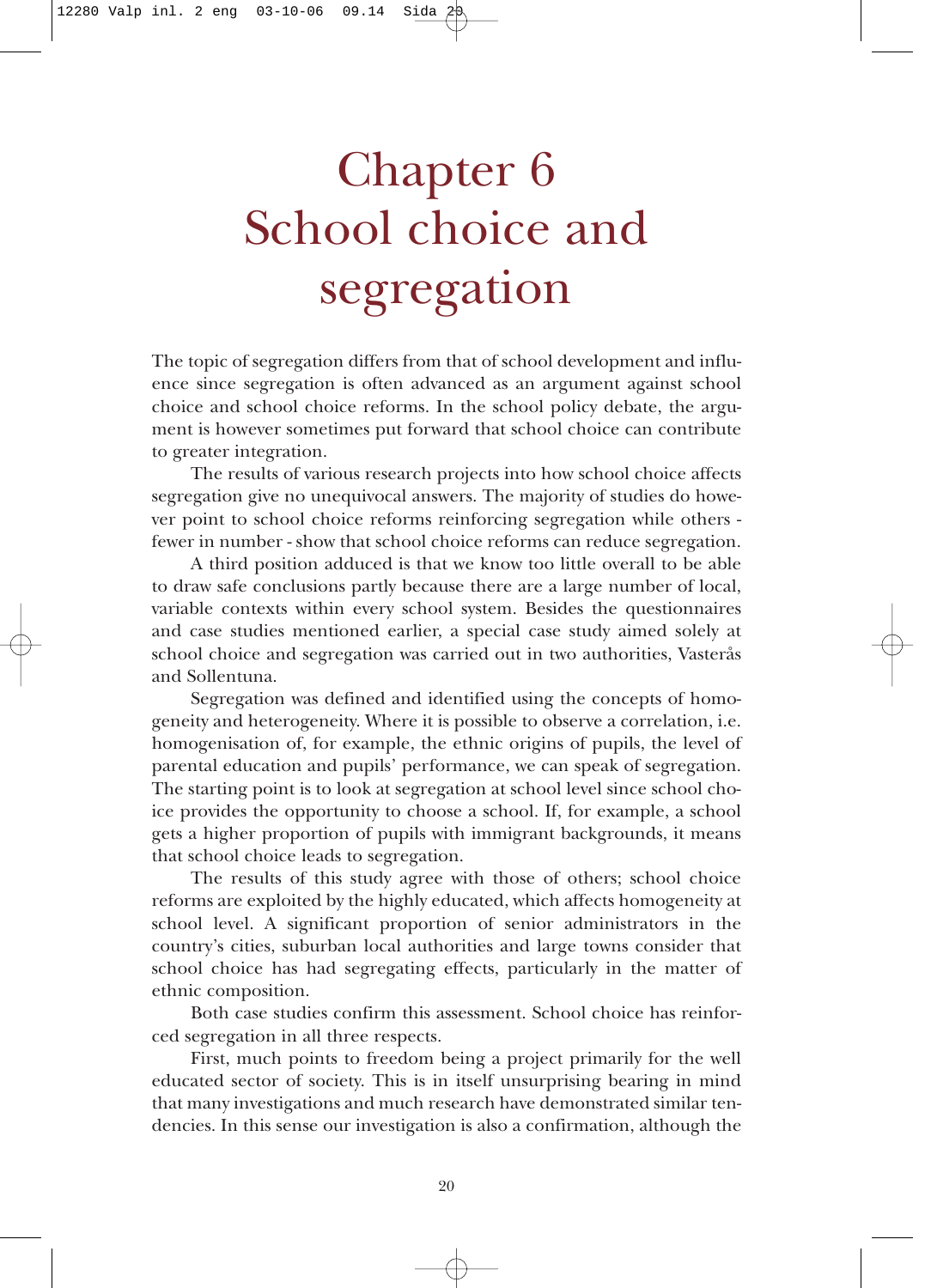tendency itself appears to be greater than has emerged from other studies. For example, between 60 and 70 % of parents who chose another local authority or independent school had a university education.

Second, school choice is a social project for those who live in cities, suburban local authorities and big towns. This is not astonishing bearing in mind that it is in precisely those places where the population base is large that real opportunities for choice exist. In other parts of the country, the school choice question does not appear to be a burning or dominant issue. The absence of real opportunities for choice because of such things as physical distance may be behind this modest interest in school choice. On the other hand, school choice is a 'hot potato' in cities, suburban local authorities and big towns. The awareness of competition that exists among people engaged in school issues in Sollentuna and Vasterås supports this assessment.

Third, many parents believe that school choice leads to effects such as differences of quality between schools, elite schools and segregation.

The answers of senior administrators to similar questions are also interesting.

The questions they were asked were not formulated in the same way as those to parents but deal directly with the assertion that school choice has, for example, led to differences in quality between schools in the authority.

There are fewer affirmative answers from local authority officials compared with how parents perceive the matter. It should, however, be observed that officials representing cities, suburban local authorities and big towns share this perception to a considerably higher degree than those representing other parts of the country, e.g. agricultural and sparsely populated parts of the country. For example, 38% of officials from cities, suburban local authorities and big towns consider that school choice has had segregating effects in terms of the ethnicity of pupils. We have investigated two cases in greater depth: S:t Ilians school and its peripheral schools in Vasterås and Tureberg school and its peripheral schools in Sollentuna. S:t Ilians school is a local authority school that is attracting pupils while Tureberg is a local authority school that is losing pupils. We would emphasise that the observations in these two cases (two schools and their peripheral schools) obviously do not apply to the country as a whole.

What we are doing is to demonstrate different mechanisms or patterns that are relevant to school choice in the schools field.

Similar mechanisms and 'results' can obviously arise in different contexts under similar circumstances. Both cases are evidence that a clear tendency for school choice leads to segregation in the sense that the pupil populations have become more homogeneous in terms of ethnicity and performance. The proportion of pupils with foreign backgrounds in year 9 of S:t Ilians has increased (from 24 % to 42 %) over the last 4 years at the same time as the proportion who achieved the knowledge targets fell from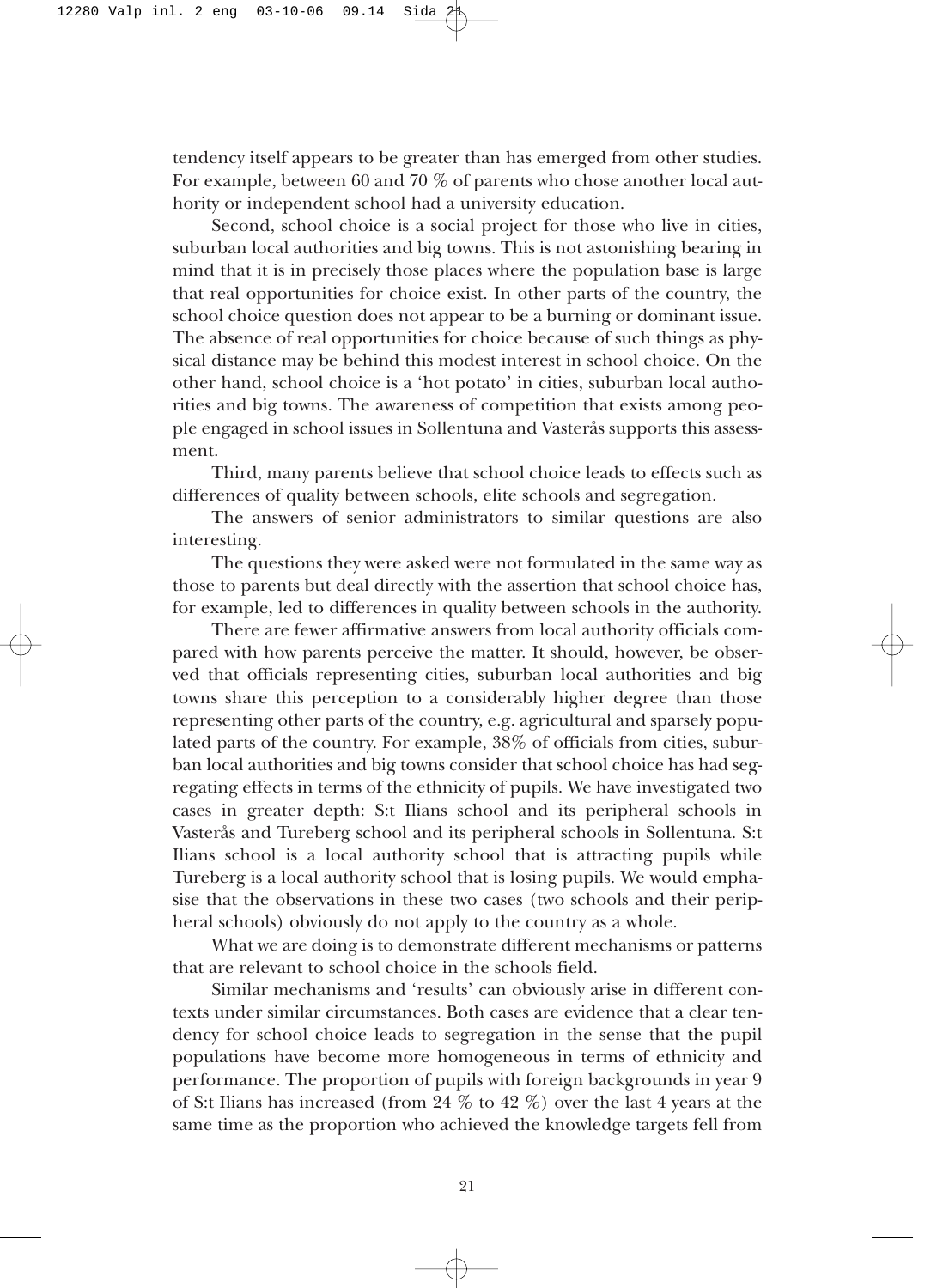82 % till 68 %.

Tureberg school in Sollentuna exhibits a similar change but not so dramatically. The proportion of pupils with a foreign background has increased from 42 % to 50 % at the same time as even fewer achieved the knowledge targets (from 75  $\%$  to 54  $\%$ ) except in 2000 (79  $\%$ ).

It should however be noted that Tureberg school has always had a very high proportion of pupils with a foreign background, i.e. 40 %. The two independent schools falling within the same area as S:t Ilians and Tureberg schools respectively reflect an opposite but not so dramatic tendency. The proportion of pupils with foreign backgrounds in year 9 of Fryxellska school has fallen from 14  $\%$  to 5  $\%$  while the proportion of pupils who achieved the knowledge targets is approximately the same as the country as a whole, i.e. a slight deterioration. Johansson's school in Sollentuna, on the other hand, exhibits a fluctuation that is difficult to assess. The school has changed in order to have a smaller proportion of pupils with foreign backgrounds (from 14 % in 1998 to 11 % in 2000, but 21 % in 1999) at the same time as relatively more pupils have achieved the knowledge targets (from 90% in 1998 to 96% in 2000). The latter is the highest figure we have for achieving the targets among the schools we have investigated. On this point too the school had a poor 1999 with 82 % achieving the knowledge targets. Hence achievement of the targets appears to correlate with the proportion of pupils with foreign backgrounds.

The two cases we investigated in detail show indications that school choice reinforces segregation both ethnically and in terms of performance.

The question is the extent to which the positive effects of school choice such as revitalisation of the school system, school development and/or increased willingness to listen and/or involvement can counterbalance its negative consequences such as the perceived differences in quality between different schools, between schools in cities and other parts of the country and segregation.

One might also wonder to what extent the positive aspects of school choice increase quality in the school system as a whole so that even relatively unpopular schools have developed in absolute terms in comparison with the period before the school choice reforms.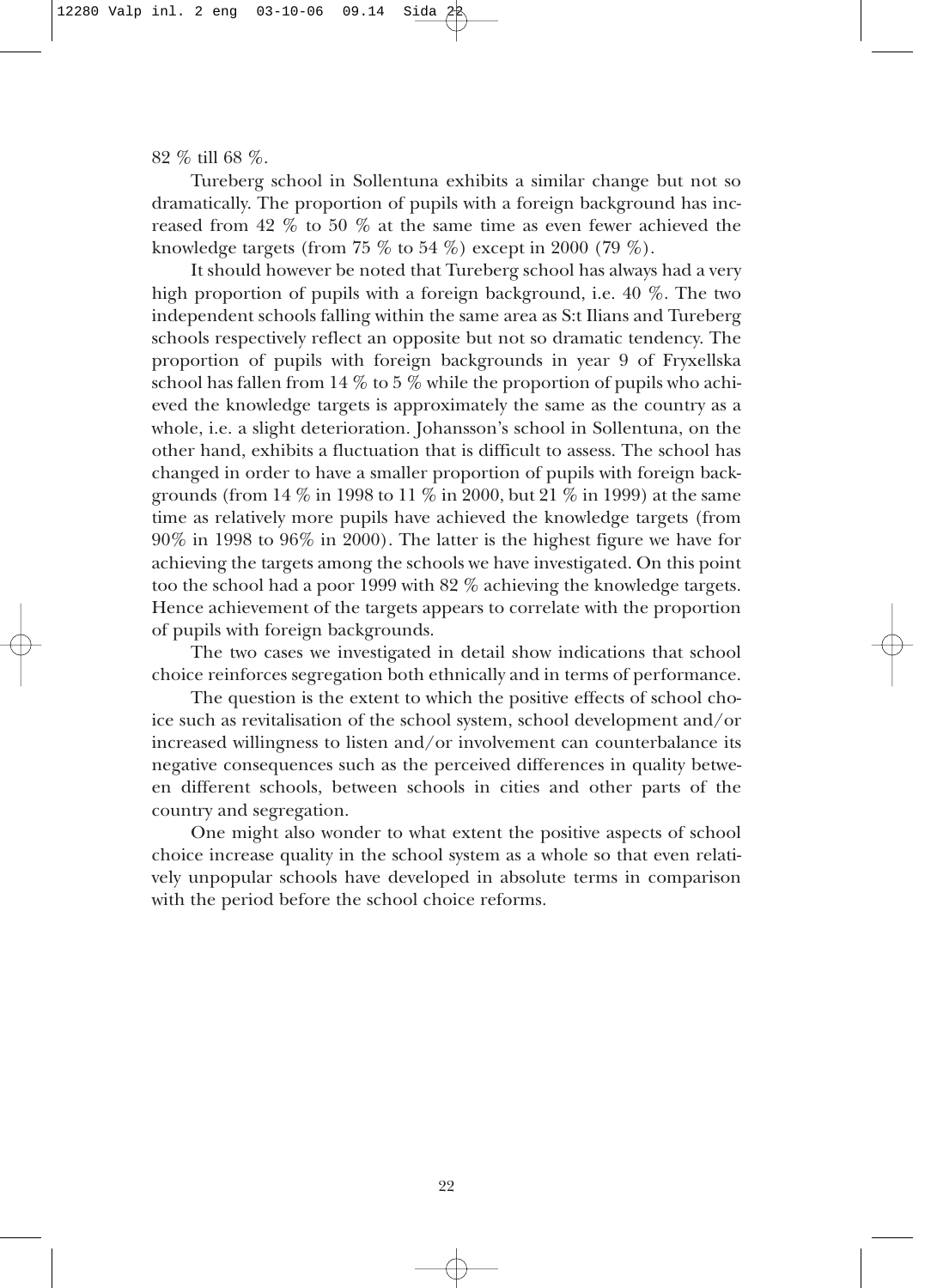# Chapter 7 School choice and equivalence

#### 7.1. EQUIVALENCE

The overall objective of the study is to investigate school choice from the point of view of equivalence (likvärdighet). Just like school choice, the concept of equivalence also needs to be discussed and problematised. In order to create scope to take a broad perspective on the meaning of the term equivalence, we shall briefly discuss another associated and central concept in Swedish education policy, equality.

When equality is discussed in an educational context, a number of distinctions are usually stressed of which we will name two: 'equal access' to education means that no one may be excluded from, prevented from obtaining or obstructed in education as a result of irrelevant factors (sex, race, class, ethnicity, etc). The aims of the principle are hardly ambitious from an equality point of view, it requires no redistribution but may be described in terms of everyone being given the same chances. The fact of everyone being given formal entitlement to all parts of the education system can constitute a criterion that guarantees all citizens certain rights to education. The importance of financial and social circumstances for all pupils to have a real chance to obtain or benefit by education does not take this principle as its starting point. The principle is, however, relevant to the ongoing schools debate in two respects. First, the geographical factor may mean that access to education can be viewed as problematic and, second, the question of the position of various minorities has made the validity of the principle of current interest. The principle of 'equal opportunities' implies increased stringency in terms of the language of equality and the requirement that society must guarantee the admissions aspect is insufficient. Society must, furthermore, compensate different individuals and groups in different ways since irrelevant factors should not be allowed to affect the education of the individual pupil. Irrelevant factors generally include sex, class, ethnicity and aptitude. One step in the direction of equal opportunities would be to favour the position of the least favoured or for educational resources to be distributed in accordance with the aptitude of every pupil. 'Equal opportunities' implies different amounts of resources for pupils.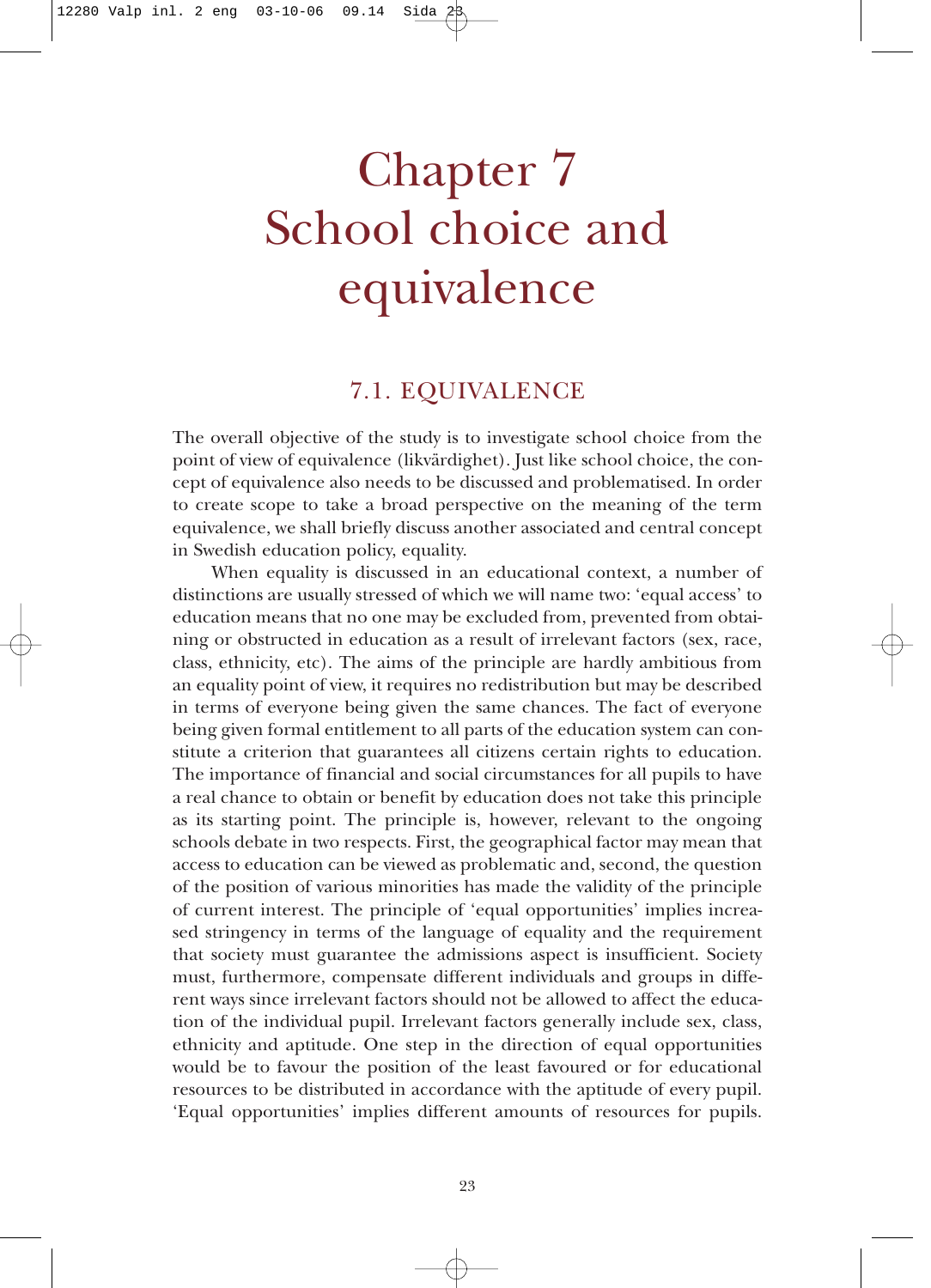Some must have more, others less. A reading difficulty will then justify extra resources, more time may need to be set aside for some pupils etc. Achieving equal opportunity requires some redistribution of resources which has been the main criticism in new-liberal quarters since the principle may be viewed as a restriction of the freedom of those who already have sufficient resources. One complication in this context is how society is to compensate those born under unfavourable conditions. Even if individuals A and B have equal ability at the age of 6, their general living conditions may differ so much that in the long term this makes it significantly harder for the one with the worse conditions to finish school. The question of how much society must compensate or even correct for differences in background is obviously difficult.

Looking specifically at the term equivalent/equivalence, it is nothing new in Swedish education policy. It appeared, for example, at the time of the nine-year school debate in the 1950s although not as frequently as the term equality. In one of many comments on Skolkommissionen [the Schools' Commission's] main report of 1948, the National Association of Secondary School Teachers [Riksförbundet för Läroverkslärarna] described equivalence in the following terms:

The National Association also considers that the comprehensively differentiated school with fully equivalent grouping is the type of school that does justice to all types of ability at the same time as its activities actively contribute to bridging the divide between practical and theoretical education and the exercise of a trade that has long existed in our society. (Tidskrift för Sveriges Läroverkslärare [Swedish Secondary School Teachers'Journal] 8/1950)

The quotation emphasises the importance of a comprehensive/nine-year school being able to incorporate different sets, which was a way of retaining the more secondary school oriented character of the old junior secondary school. Different sets should be simply different and here the term equivalence acquired a coordinating function since it was thereby possible to handle the requirement for disparity and similarity. The thought was to design the comprehensive/nine-year school in such a way that it was differentiated and hence varied and that the different sets be recognised as being of equal value. Under close scrutiny, this wording and argument are extremely contemporary both in terms of the design of the present 'gymnasium' and the discussions on independent schools. It has, to give one example, been questioned whether all sets in a 'gymnasium' should follow three-year courses with such an extensive element of core subjects. Under the above view of equivalence and bearing in mind the radically different content of the different types of school, it should be possible for considerable differences in the standard of knowledge of pupils to exist.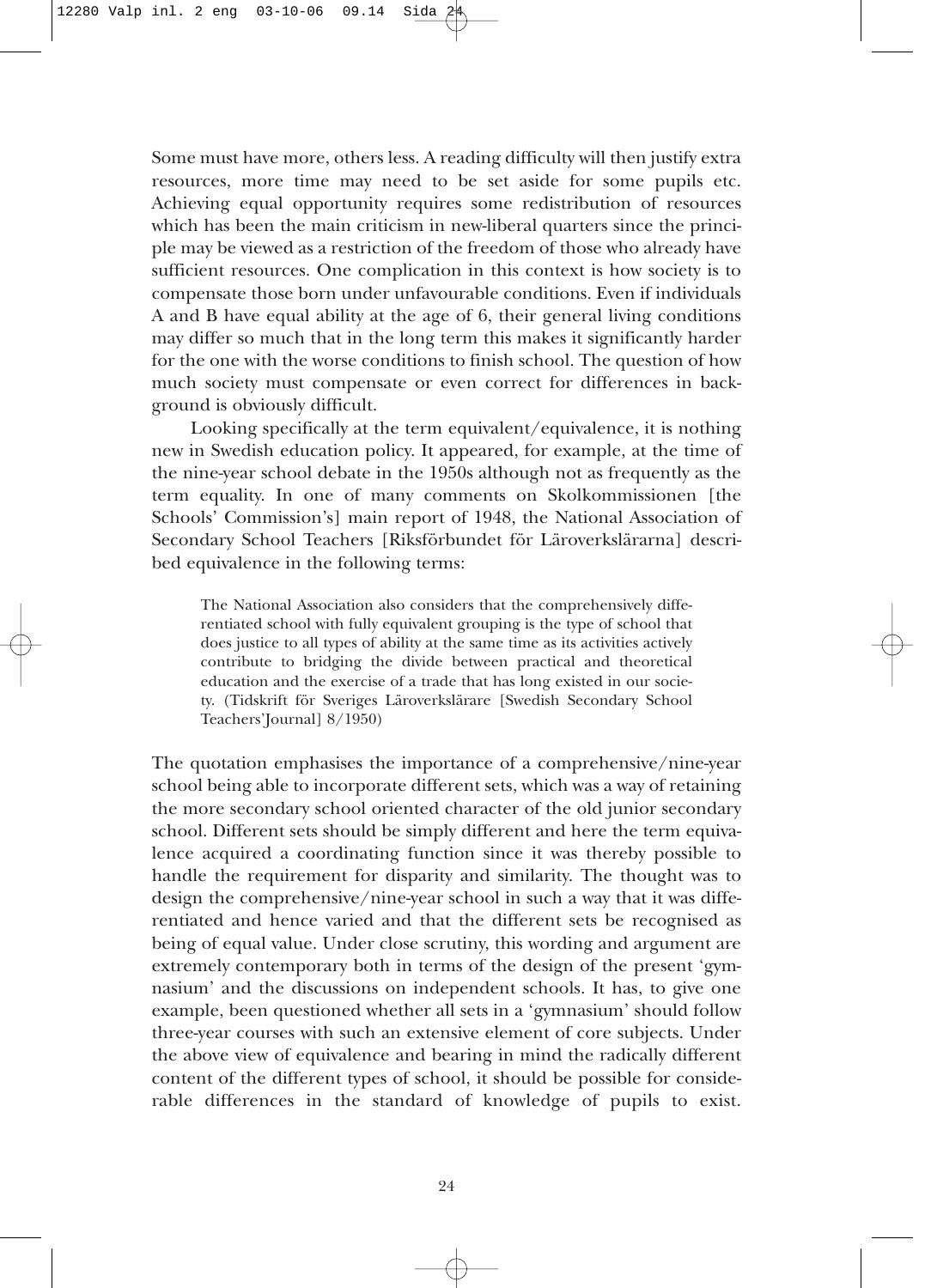Differences between the different desires of pupils and parents should, under this approach, be handled organisationally by parallel schools.

Against this approach has been set the value of a common and coherent school. In school policy documents from the post-war period, it is generally speaking more common for the contrast between freedom and differentiation on the one hand and equivalence/equality on the other to be stressed. School choice has often been contrasted with equivalence, particularly during the so-called nine-year school debate up to the end of the 1960s. Freedom to choose different study routes in the nine-year school and what was called differentiation 'were regarded by many to be in opposition to the striving for equivalence' (SOU 1992:94 p. 43). As educational policy documents from the end of the 1980s onwards no longer described the goals of the school system to the same extent in terms of a common and coherent school and of schools being characterised by equality, opportunities also opened up for handling differences in a different way. Besides schools no longer needing such strong state influence, there is no longer such a strong emphasis on matters of 'similarity' and 'uniformity':

In this context I would stress that equivalence does not mean homogeneous in the sense of everything being the same. Quite the reverse, within the framework set by the government there must be room to adapt teaching and the organisation of education to the needs of different pupils at different schools. (Government bill 1990/91:18 p. 27)

The curriculum puts the distinction between 'identical' and 'equivalent' in a similar way:

An equivalent education does not mean that the teaching must be designed in the same way everywhere or that schools' resources must be distributed identically. Regard must be had for pupils' different circumstances, needs and levels of knowledge... Teaching can therefore never be identical for all. (Lpf 94 p. 24)

This depicts a principle for the allocation of resources in which all are treated alike as an incorrect solution. Neither may the teaching itself be designed identically. During the 1960s and 70s differences between pupils were handled within the common school while during the era of parallel schools they were handled by different types of school intended for different categories of pupil. It is important to stress that even during the period when the ideas of the common school were at their peak, differences were to be handled in different ways and teaching was to be individualised. To put it crudely, the aspiration toward equality put a stop on the old parallel schools. However, in distinction from equality, the concept of equivalence finds it easier to incorporate other values such as freedom and diversity. Furthermore, the concept of equivalence allows room for the requirement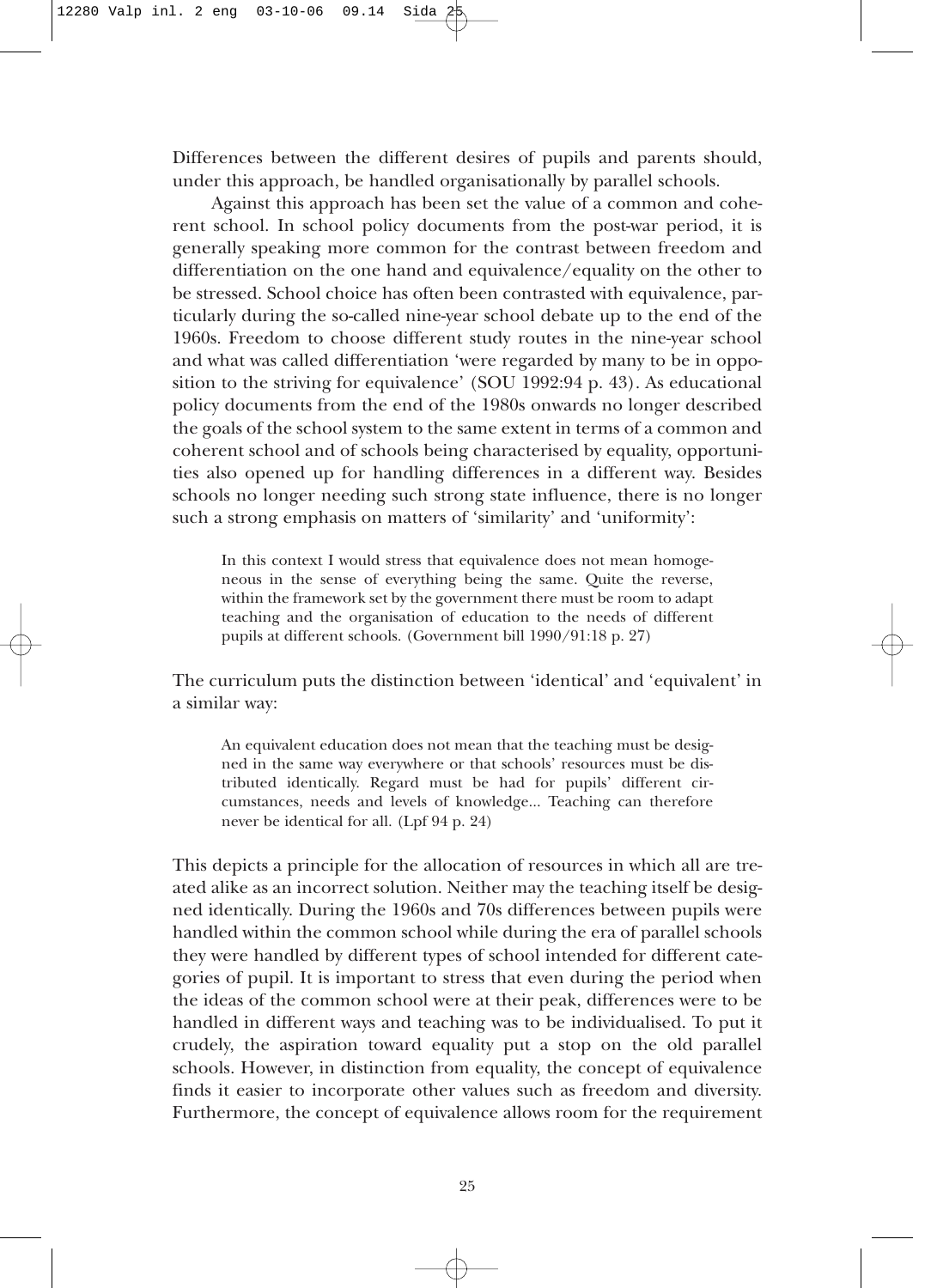for new organisational forms. Scope is provided for both school choice and independent schools within the goal of equivalence thus:

As regards independent schools, equivalent education means partly that the school provides knowledge and skills that are substantially equivalent in nature and level to the knowledge and skills imparted by the nine-year school and partly that the school is also otherwise substantially equivalent in its general goals to the nine-year school. (SOU 1995:109 p. 40)

In the above passage we can try changing the expression 'equivalent education' to 'an equal education system'. The notion of equal schools conies into conflict with an organisational model and institutional solution based on parallel schools because differences and disparities both in the type of school and between pupils stand in the way of the goal of the common school. It would appear difficult to combine equality with school choice if school choice leads to increased differences, whether these be differences in the matter of access to education or differences between the results of the education of individual pupils. The concept of equality centres on individuals and social categories while that of equivalence, besides implying equality, may in addition be seen as part of the revised system of control in which more responsibility is placed on local school producers. As a result, the comparison is partly shifted from the individual and group level to a local authority and business level.

At the same time, it is important to stress the clear elements of 'uniform' and 'common' that are also contained within the concept of equivalence. In 'gymnasium' this may be observed in the thinking on a common core:

Equivalence is provided for mainly by all programmes of study having a number of common subjects or activities. (Government bill 1990/ 91:85 p. 96)

The import of the concept of equivalence has changed at the same time as its meanings have partly moved in different directions. Equivalence is a contentious concept that is characterised by a conflict of meanings. In the context of evaluation it may be worrisome if the concept and its meaning cannot be pinned down or clearly defined. At the same time, we must recognise that concepts of this type embodying normative aspects should be specifically regarded as contentious. The fact that talk of equivalence caught on in the 1980s may be interpreted as a questioning of the rather radical formulations on equality in education policy, particularly in the 1970s. This meant that equality became an embarrassment in that the goal was not achieved at all while simultaneously being increasingly questioned as the values of society changed. In comparison with equality, equivalence is a softer and possibly more ambiguous term.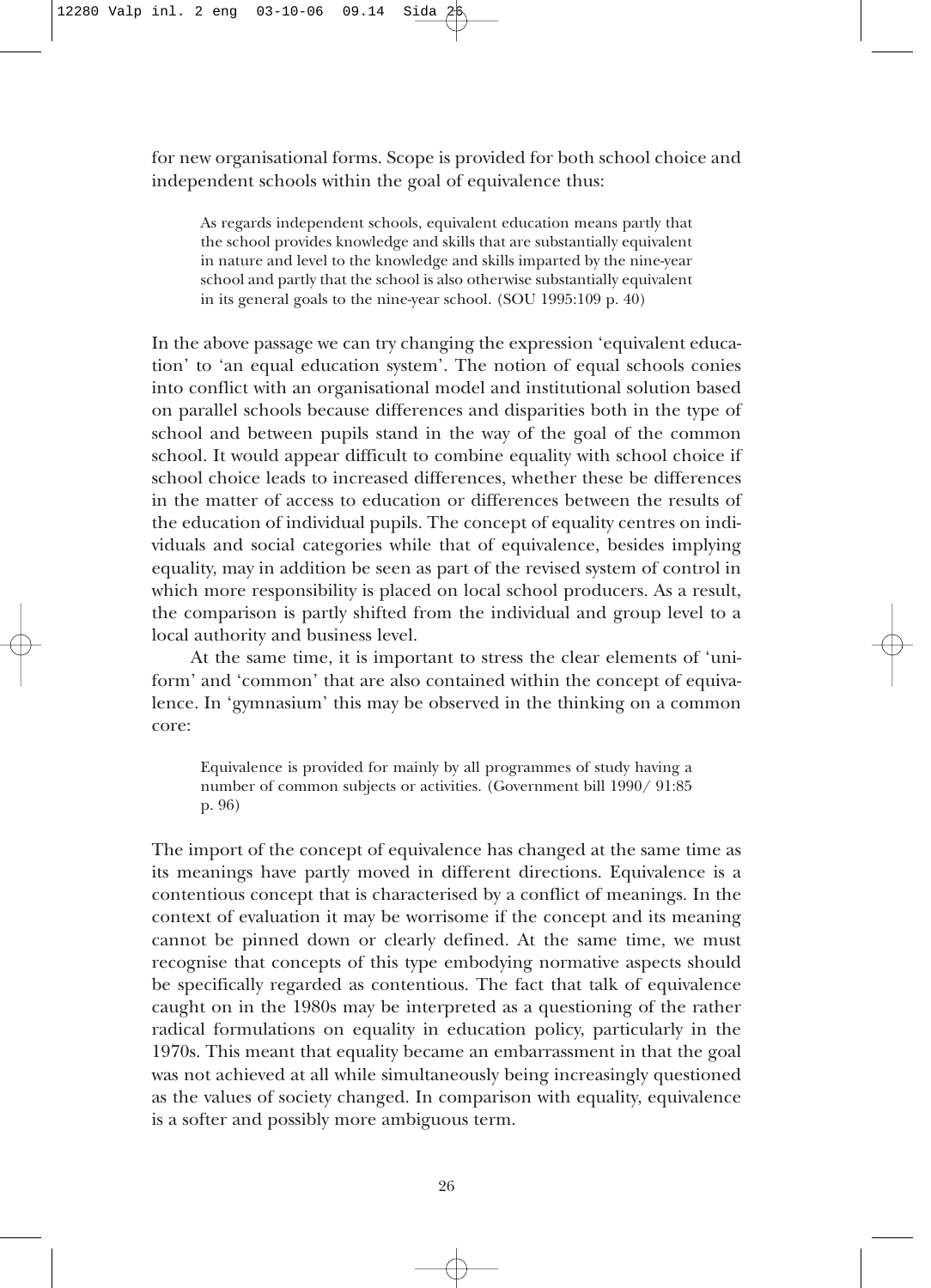### 7.2. DOES SCHOOL CHOICE FAVOUR EQUIVALENCE?

The National Agency for Education has previously discussed equivalence, partly in an anthology *(Equivalence in schools,* National Agency for Education 1995) and partly in a report *(Equivalence - a divided responsibility,* National Agency for Education's report 110). In the latter a model for equivalence consisting of three elements is proposed: 'equal access to education', 'equivalent education' and 'equal value of education'.

The first element, 'equal access', recalls what we said earlier of equality as being in part 'equal access' and in part 'equal opportunities'.

School choice thus comes to be related to topics such as the provision of education, information, selection and financial and social circumstances. It is central to this aspect that both provision and social circumstances are viewed with the individual as the point of reference and this aspect is therefore called for simplicity's sake the individual aspect.

The second aspect, 'equivalent education', is stated in the report to be a kind of objective that determines the outer limits of variations in quality and content for every type of school and activity. In practical terms it involves guaranteeing a comprehensive range in terms of choice of language and guaranteeing instruction in Swedish for immigrants. This part also means that teaching follows the curriculum and that staff have the training required. Pupils are entitled to stable schooling and must receive support in achieving their goals and both pupils and parents must be given influence in the school.

This aspect recalls what we said earlier of equality as 'equal opportunity'. It relates to a large extent with the level of activity and is therefore called the activity aspect of equivalence.

The third aspect, 'equal value of education', involves the opportunities for the individual pupil to profit from either further study or education that provides sufficient qualifications to enter the labour market *(Equivalence - a divided responsibility,* National Agency for Education's report no. 110, p. 30-36).

Generally speaking, the individual aspect (the first) has the clearest connection with this study. It is not news that the provision of education is different in the country. Although the school choice reforms have not appreciably changed access to education since demographic factors presumably continue to have the greatest significance as regards provision, the case studies show that competitive thinking has taken root in schools.

To be sure, schools as a whole do not act as a market but in local authorities with a strong element of competition, school closures are a reality. It is striking how often those working in schools present competition as a threat. Talk of collaboration has been replaced by talk of competition.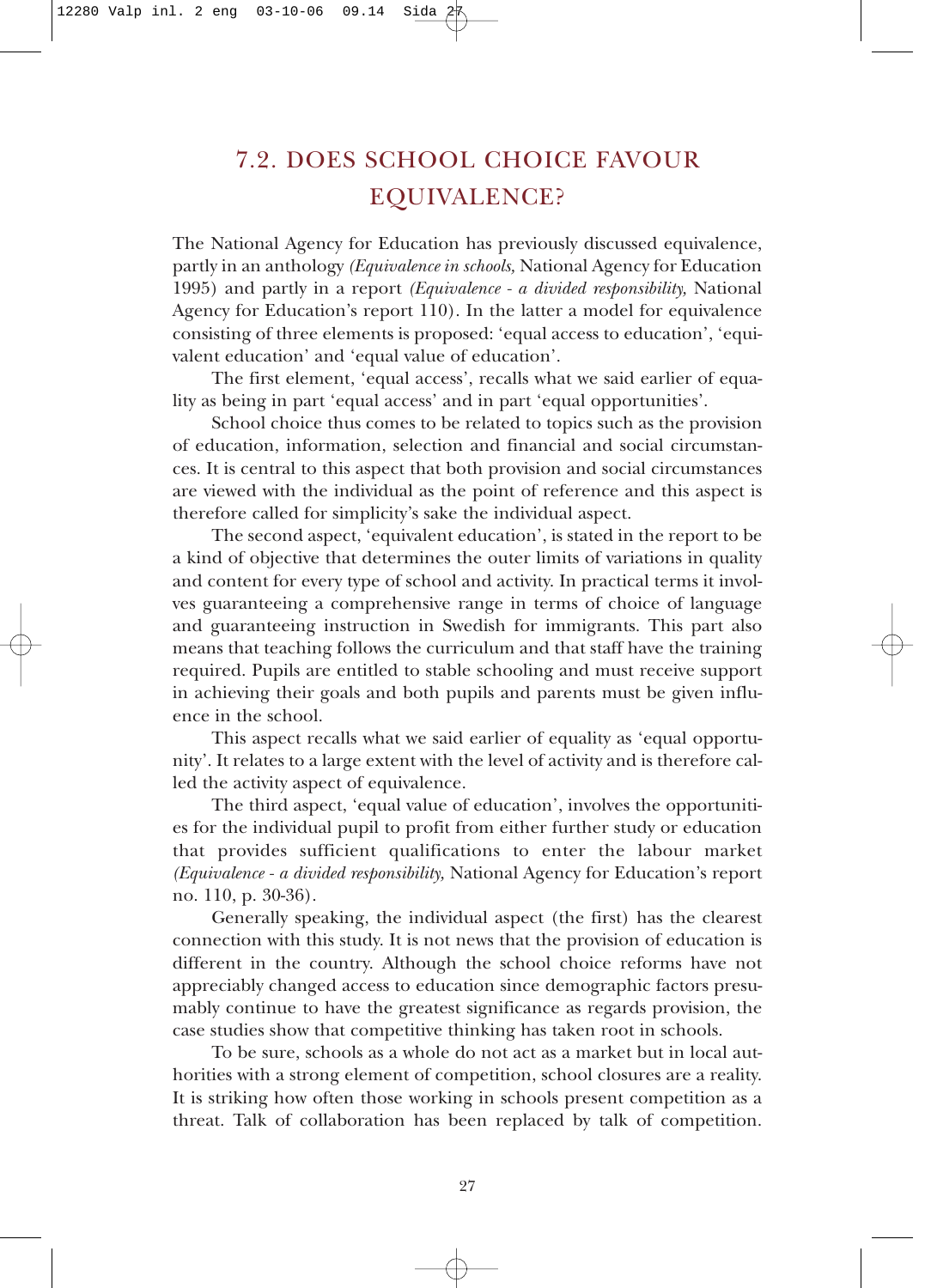Competition also manifests itself in other ways. Places at attractive schools do not meet demand. When examined in detail, realising the principle of 'equal access' to education requires overprovision of schools. Various forms of selection mechanism are already in use and a clear division of not only pupils but also schools into 'better' and 'worse' is today a reality, which affects the opportunities for different pupils to get the education they want. As a result, the school system is becoming more differentiated in the sense that we are getting schools with different statuses and are thus approaching the point of talking about a new type of parallel school system.

A tendency toward such a development may be said to undermine the principles of both 'equal access' and 'equal opportunity'.

School choice puts the question of information in the limelight. Here the situation in terms of both availability and content can be interpreted differently in this study. Although generally speaking information in the Swedish school system is being improved, a system centred around the choice of school makes considerably higher demands in this respect than one that is more centrally controlled.

A positive interpretation is that those who will and can actually obtain the information they need.

A critical interpretation is that increased school choice requires will, knowledge and time to the extent that ever larger groups of parents and pupils end up being left outside. Great differences between different individuals as regards information risk undermining the principles of both 'equal access' and 'equal opportunity'.

The issues of selection and segregation are intimately connected and form part of the individual aspect of equivalence. Strictly speaking, schools and their various types are open to all but school choice is exercised differently by different groups of parent.

Over the relatively short period of which we are now talking, the school choice reforms have not reduced segregation in the school system. Choice is exercised to a greater extent by the highly educated and is commoner in cities. The highly educated are manifestly over represented in the independent schools category. The ideas of parents, the assessments of senior administrators and the results of the case studies all point in the same direction.

So far as the activity aspect of equivalence (the second) is concerned, the majority of issues have no direct connection with this study. However, one does require comment. The results are not unequivocal but it seems as if school choice has favourable effects on influence, primarily willingness to listen. School choice increases competition, which compels schools and local authorities to listen. At the same time, one must also stress here that influence as involvement varies greatly between different groups of parents. It is mainly parents who have themselves made a choice of school who believe that school choice leads to increased involvement.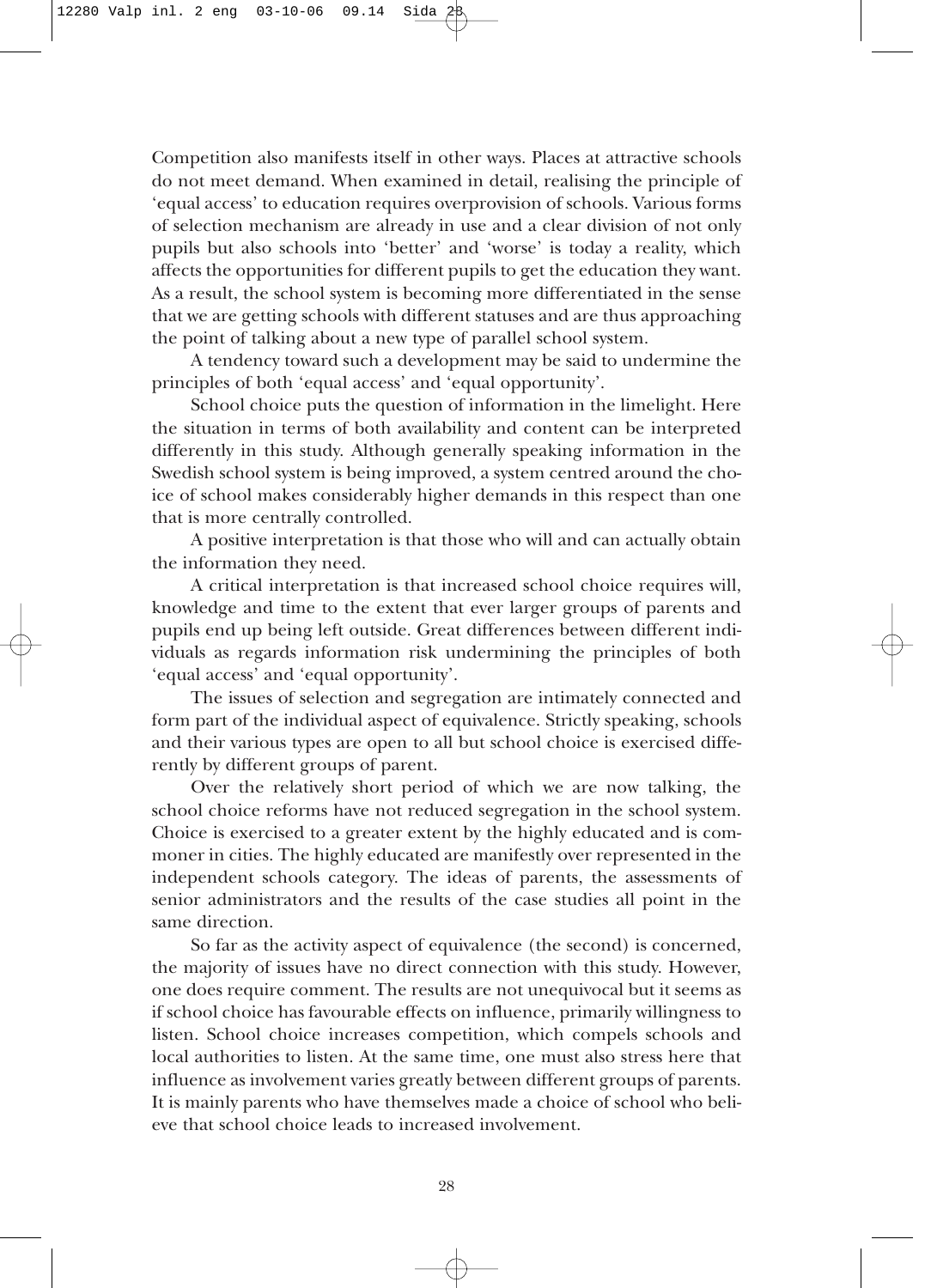The third aspect of equivalence, equal value of education, is difficult to relate to this study. It is too early to give an opinion on whether increased school choice can affect the readiness of pupils to opt for higher studies or whether the school choice reforms affect their situation as regards the labour market and working life. A general assessment is that an education system that both exhibits large qualitative differences and built-in organisational solutions that reinforce these, has difficulty in convincing its consumers that all education is of equal value. A counter argument might be that society's system of rewards is by no means based on meritocratic principles, i.e. neither individuals nor the labour market regard educational qualifications as prime movers for entry into working life.

Although great uncertainty about the effects of the 'knowledge society' prevails, it would appear improbable that educational factors will in the immediate future diminish in importance as instruments of selection or as a basis of vocational qualification. The greater the importance the education factor acquires as an entry ticket to the labour market and possibly as an important element of the young people of today attempting to find their identity, the more important it becomes to the individual that every single person's education be increased rather than diminished in value.

A system with built-in quality differences and hence also differences in how education is valued can lose legitimacy, as the response to the survey indicate.

Another counter argument is that the school choice reforms have positive effects (development of schools, influence etc.) for a majority of parents/pupils. Their schooling is improved as are the conditions for continued study, which in turn satisfies the need for professional qualifications.

Assume that half benefit and a quarter lose from school choice and on a quarter it has no effect. Using a utilitarian view of justice we should be satisfied with such a situation.

Since many reforms and priorities in the educational field are consciously or unconsciously supported and legitimised by utilitarian arguments, the school choice reforms might very well be put forward as an example of a successful reform. The middle classes are favoured as presumably are the elite and overall the performance of the country's schools is possibly improved.

There is, however, a crucial obstacle to this, which is precisely the interpretation of equivalence. In the history of Swedish educational policy, there is a tradition of combining utilitarianism with equality. Society is regarded as being good if everyone obtains a good education. A development in the schools field characterised as 'parallel school systems' would therefore be worrying from an equality point of view, at least where this is understood as 'equal opportunities'.

Possibly substantial differences between both individuals and schools in terms of circumstances and results should not be understood as a diver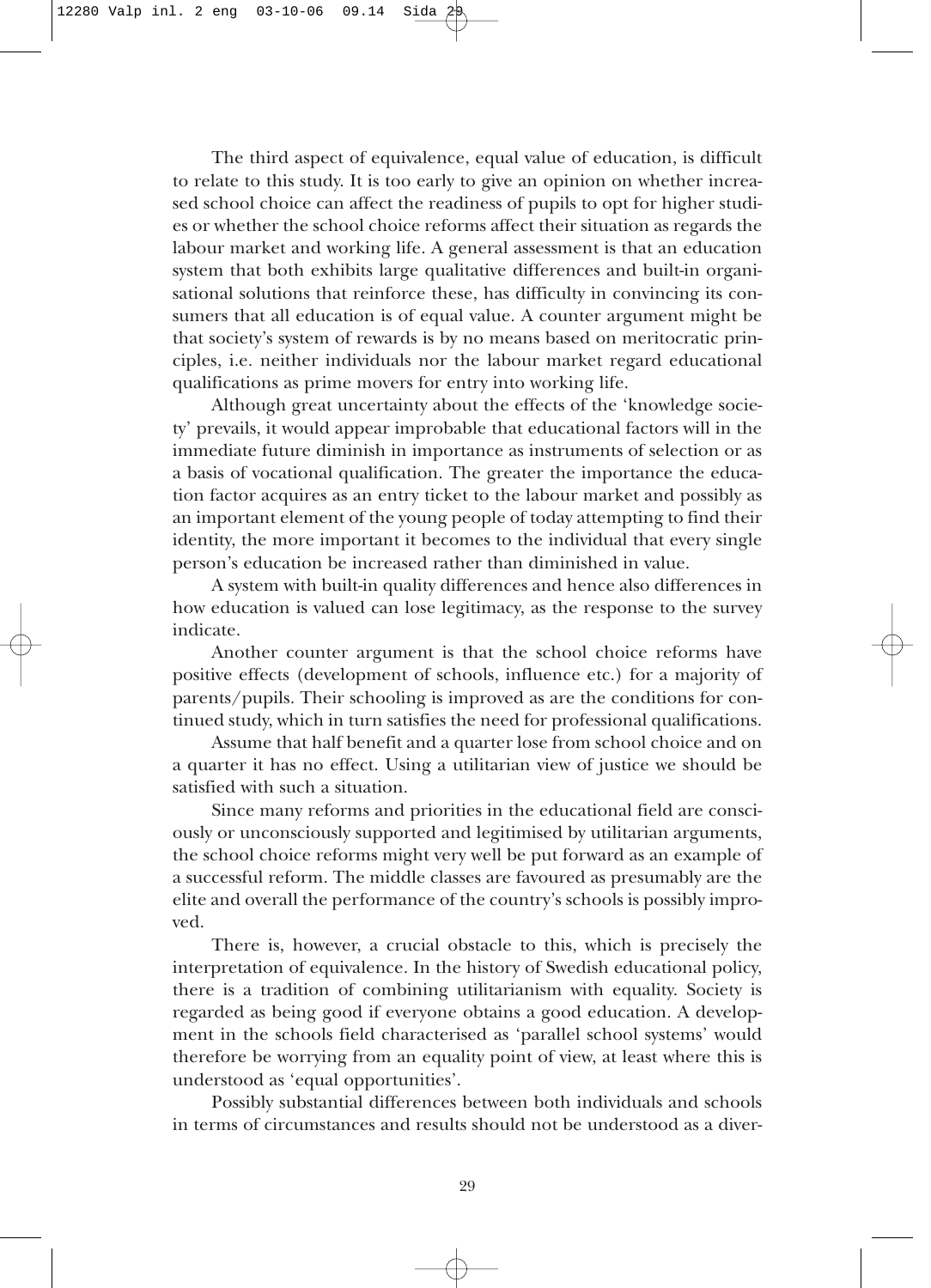gence from the principle of equivalence.

Earlier we gave an example of such a view of equivalence. As appeared from the secondary school teachers' comments on the new nine-year school, institutionalised differences could presumably be defensible and compatible with equivalence, at least on condition that the disadvantaged are accorded respect and recognised as being equally valuable.

The interpretation of equivalence that the National Agency for Education has previously used and to which we refer does, however, imply a situation that is characterised by a substantial group of pupils and parents lacking information on choosing a school and by opportunities to make a choice of school varying: this constitutes a deviation from the principle of equivalence.

One great challenge from the increased emphasis on school choice is the extent to which Swedish schools can and should form a coherent system in future.

School choice affects equivalence in different ways and the effects tend to run in different directions, which obviously complicates the picture. An additional complication is the ambivalence and ambiguity that surrounds the concept of equivalence.

It is harder to achieve goals that are tied to a concept that is in itself based on different values. Few would deny in principle the existence of fundamental conflicts between freedom and equality/equivalence. Maximising both freedom and equality runs into obstacles.

Particular variants of freedom accord more or less well with different perceptions of equality. The goal of 'equal opportunities' cannot be combined with a view of freedom that emphasises 'freedom from' as radical equality goals require redistribution via the state.

Given the results of this study, a conservative assessment is that, all in all, school choice challenges several of the sub-objectives embodied in the goal of equivalence. The most serious threat is the segregating effects that directly challenge the goal of a common school open to all.

A counter argument might be that it is not school choice in itself that is the problem, but that other factors such as financial limitations, patchy information and unfavourable demographic developments are the underlying and real problem.

The credibility of the counter argument is founded on the extent to which school choice is combined with and hedged around by conditions. In specially designed school choice projects with conditions laid down in which, for example, special endeavours are made to provide information or to give vulnerable groups 'equal opportunities', school choice can have quite different effects.

When all is said and done, it is a political judgement whether social changes that ultimately have their basis in the value 'freedom' can be combined with conditional elements based on other values.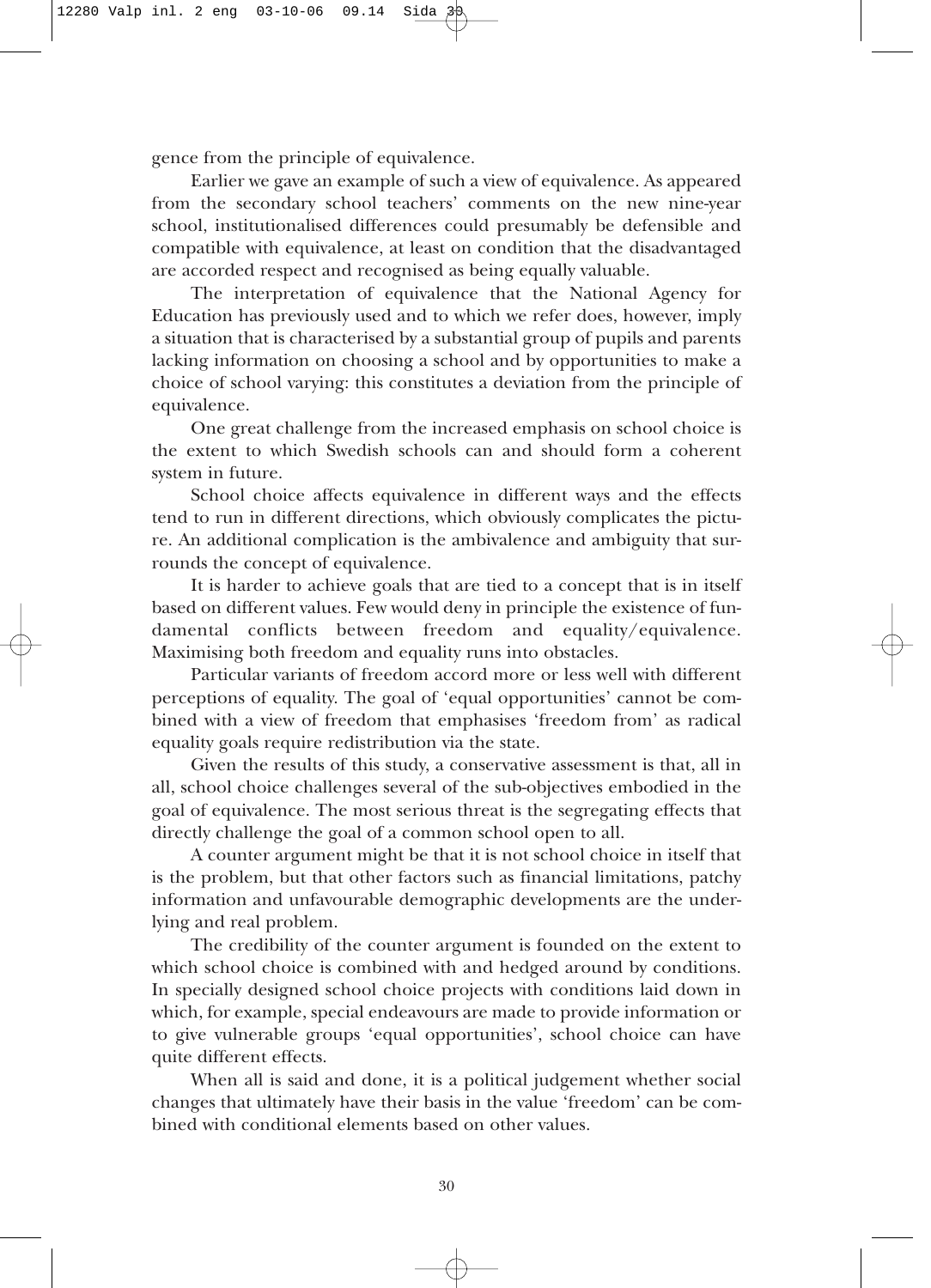## Summary

School choice is an ambiguous term whose importance in the school policy debate has changed over the last 20 years. The differences between how moderates and social democrats use the term have decreased over time.

One abiding difference in the schools policy debate is, however, that in the moderate argument the opposition between school choice and equivalence has virtually been eliminated while the social democratic argument continues to see certain conflicts between the values of school choice and equivalence.

The issue of school choice is a legitimate part of schools policy. A majority of parents in Sweden regard choice in schools favourably and more and more are taking advantage of the opportunity.

Parents are more likely to opt for schools than out of them.

There are substantial differences between different groups of parents in terms of how well informed they are in matters of the choice of school and the extent to which they choose a school. The study shows that parents with higher education living in city areas and who have themselves made a choice of school are more likely than others to consider themselves as well informed.

In particular, independent schools are chosen by parents with higher education and, generally speaking, an active choice of school occurs considerably more often in the 'Choice Authorities'. Putting it slightly more bluntly, one might say that the likelihood of parents making a choice of school increases dramatically if they live in a city and are highly educated.

Attitudes to both independent schools and competition between different schools are considerably more favourable among parents with a high level of education, parents from metropolitan areas and those who have chosen independent schools.

It should also be stressed that the results point to increased uncertainty in the assessment of the effects of school choice. Thus the proportion of parents who are uncertain of whether they approve of independent schools has increased since 1993.

A somewhat fragmented picture emerges when the effects of school choice on the development of schools is assessed at the administrative level of local authorities. In some successful schools, school choice is felt to have favoured creation of a specific reputation and diversity while failing schools lack the conditions for development.

In local authorities in sparsely populated areas, school choice can involve increases in costs.

In the matter of influence, too, the picture is somewhat fragmented, although the main tendency is for parents to see school choice as a positi